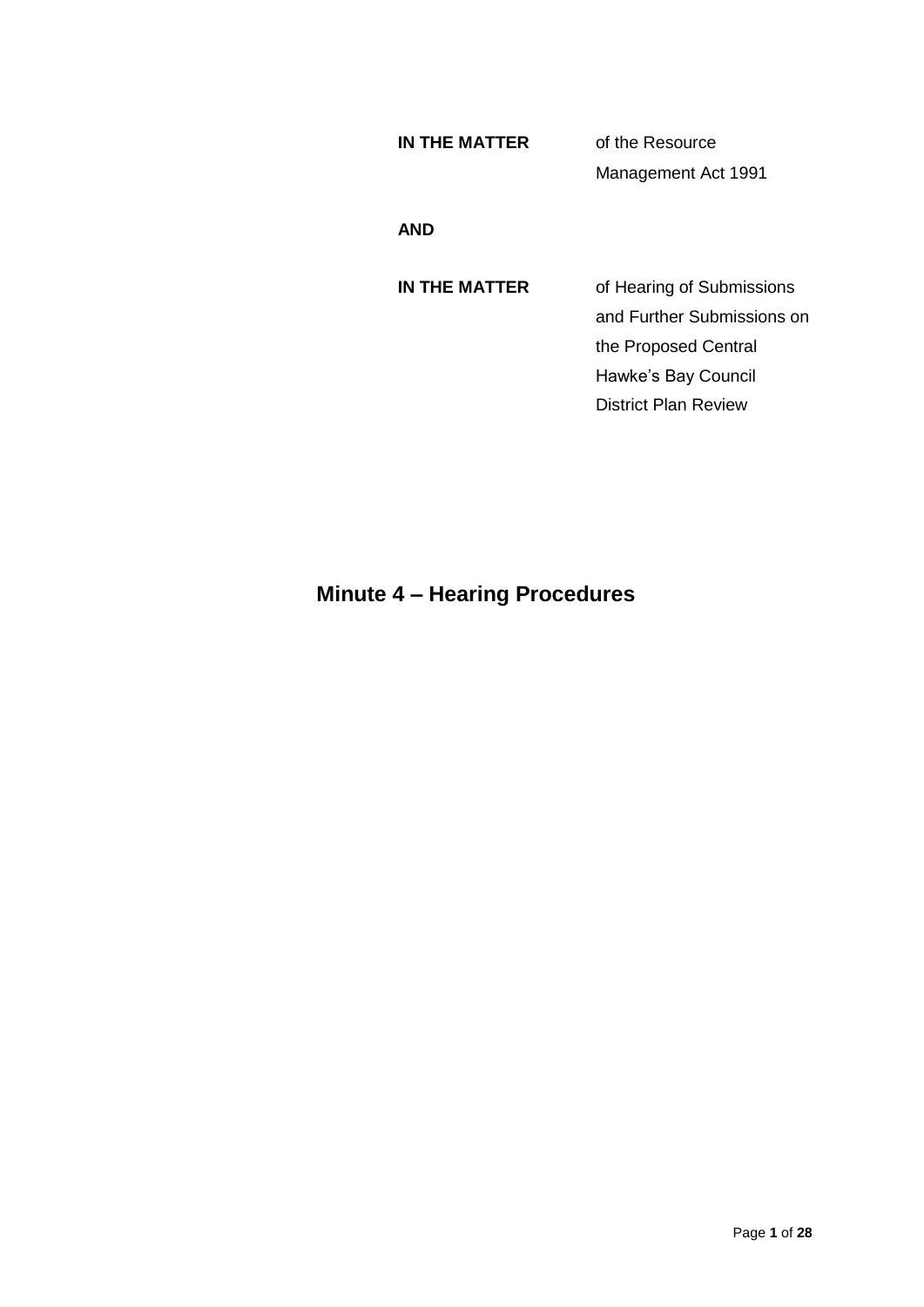# **Table of Contents**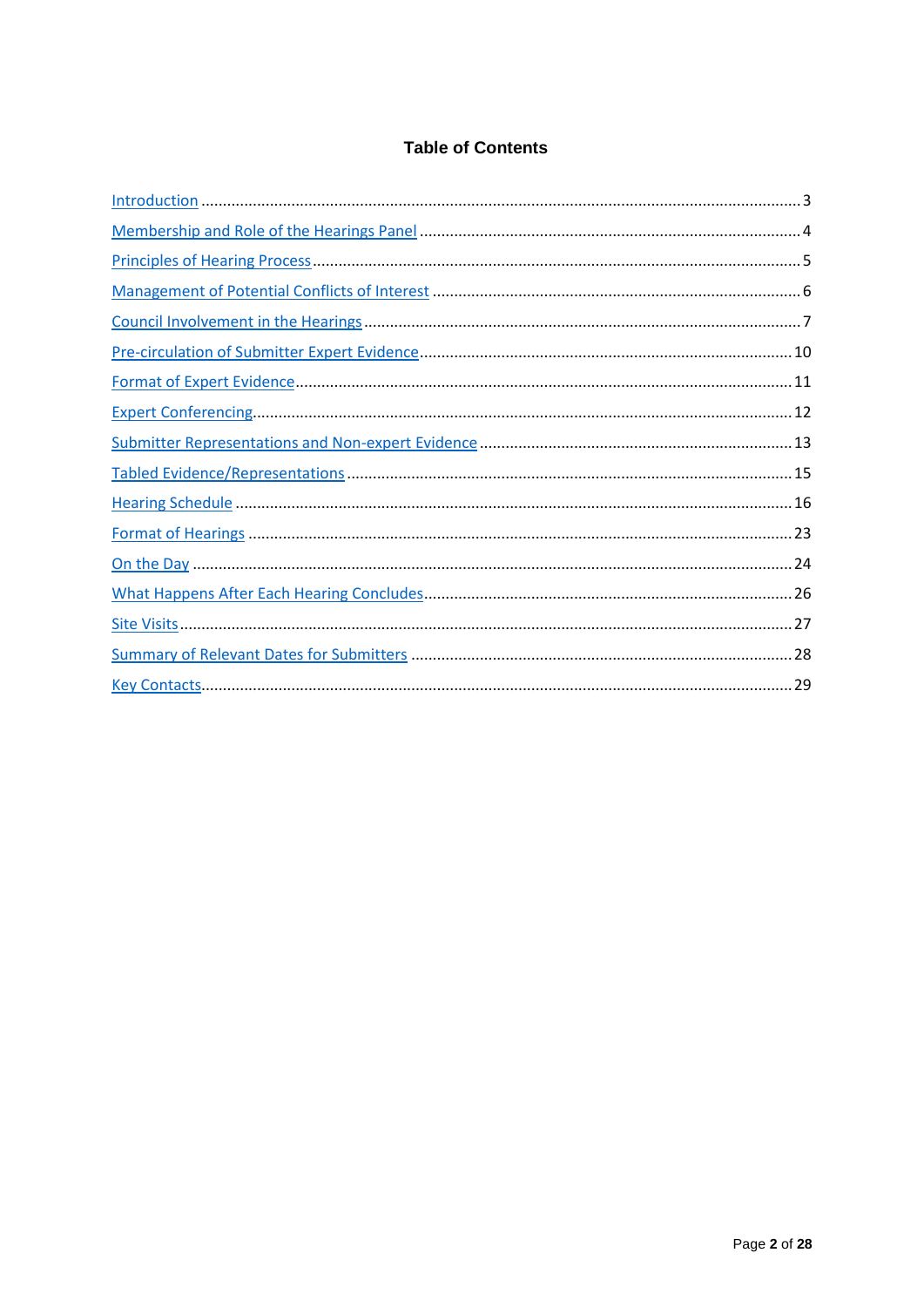# **Introduction**

- 1. Central Hawke's Bay District Council (the Council) publicly notified its Proposed District Plan (PDP) on 28 May 2021. Over 130 submissions were lodged with the Council in response to that notification.
- 2. A summary of those submissions was publicly notified on 11 October 2021, and 29 further submissions were received (Note: references in this Minute to submissions should be taken to include further submissions unless otherwise stated).
- 3. The purpose of this Minute is to outline the proposed procedures for the hearing of submissions on the PDP that will commence on 14 March 2022. This is a draft set of procedures, and is open to feedback from submitters ("process feedback")
- 4. To facilitate process feedback, it is proposed to hold a 'Meet the Panel' evening in mid-February 2022 to provide an informal opportunity for submitters (or their representatives) to meet members of the Hearings Panel, as well as other persons involved in the Hearings process, prior to the commencement of hearings. The hearings process will be outlined at the meeting, and any questions about procedures can be answered – it should be emphasised that this evening is not an opportunity to discuss submissions or substantive issues regarding the District Plan itself.
- 5. Any Process feedback received from submitters prior to or at that evening will be considered, and a final set of Hearing procedures will be issued in late February 2022, with a copy made available on the Council's website.
- 6. Alternatively, submitters can request a copy from the Hearings Administrator. More details on the 'Meet the Panel' evening will be provided in due course.
- 7. A "Friend of the Submitter" type of service will be provided by the Council to assist submitters with the hearings process. Further information about the Friend of the Submitter, and how that service is expected to work, will be uploaded on the Council Hearings Portal in early 2022.
- 8. This Minute includes information as to how the hearings will be divided by subject matter, and provides specific directions as to when and how evidence and legal submissions will need to be lodged for the hearing topics. It also seeks to provide guidance on what submitters can expect when they appear at the hearing.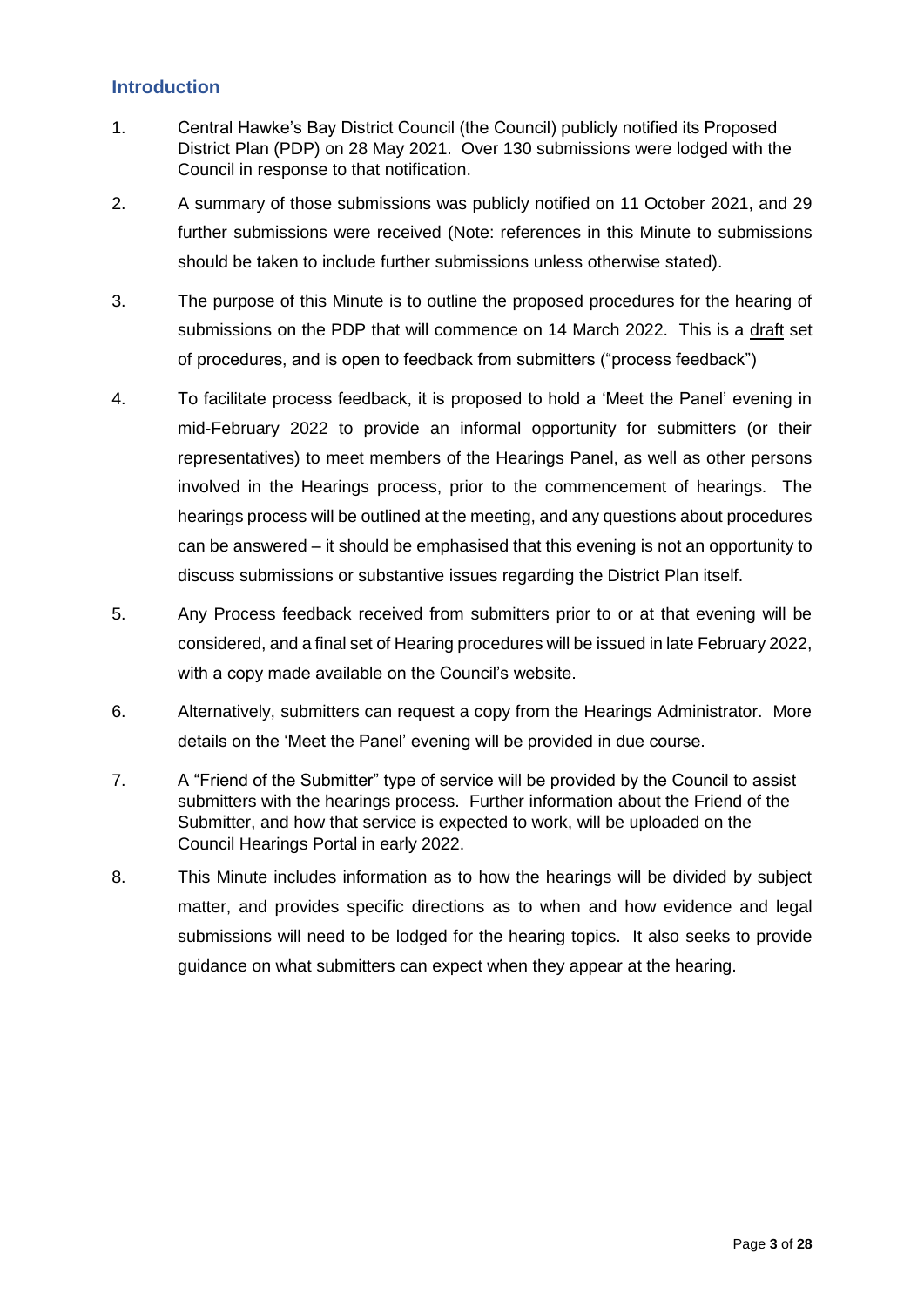# **Membership and Role of the Hearings Panel**

- 9. The Council has appointed a six-person Hearings Panel of Commissioners under Section 34A (1) of the Resource Management Act 1991 (RMA) to hear and make decisions on the submissions lodged in relation to the PDP.
- 10. The Commissioners appointed are:
	- Robert Schofield (Planning Consultant based in Wellington) as Chair
	- Loretta Lovell (Lawyer based in Wellington)
	- Roger Maaka (Independent Hearing Commissioner)
	- Tim Atkin (Central Hawke's Bay District Council Elected Member)
	- Kate Taylor (Central Hawke's Bay District Council Elected Member)
	- Pip Burne (Central Hawke's Bay District Council Elected Member)
- 11. All Commissioners are accredited under the Ministry for the Environment's 'Making Good Decisions' course.
- 12. Pursuant to pre-existing delegations, the Hearings Panel has the power to make directions on procedural matters relevant to the hearing of submissions and further submissions on the PDP. These hearing procedures are issued by the Hearings Panel pursuant to those delegations. It is likely that the Hearings Panel will issue a number of further procedural minutes during the course of the hearings process.
- 13. It is proposed that the Chair and Commissioner Lovell will sit on all Panels, with other members of the Panel sitting on rotation across hearing topics.
- 14. The proposed allocation of Commissioners to hearing topics is set out below in the section discussing the division of the PDP into different hearing streams (note this allocation may be subject to change).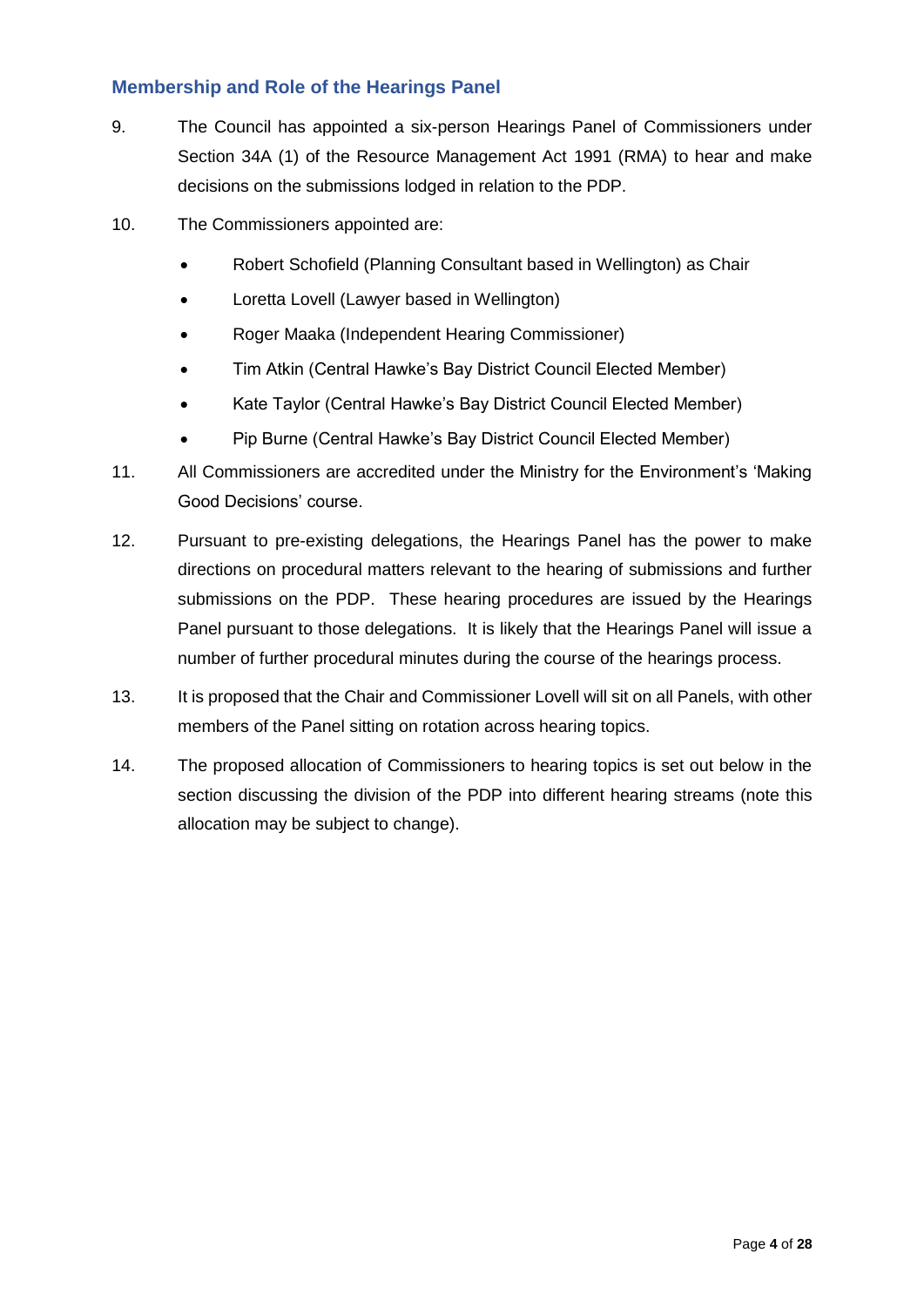# **Principles of Hearing Process**

- 15. One of the functions of the Hearings Panel is to establish the hearing process to be followed, ensuring that the process complies with the requirements of the RMA and, to the greatest extent practicable, be appropriate, fair, and efficient.
- 16. To this end, the Hearings Panel will establish and conduct hearing processes that:
	- **Are appropriate and fair**: each Hearing Panel will at all times act in a fair and transparent manner.
	- **Avoid unnecessary formality**: each Hearing Panel will be inclusive, acknowledging the broad range of interests of submitters and facilitating a process that provides all parties with the opportunity to be heard, either through oral or written submissions and/or evidence.
	- **Are efficient**: each Hearing Panel will conduct an efficient process which minimises time and costs to all parties participating in the hearings. Council and all submitters will have an opportunity to be heard; however, it is also expected that presentations and evidence will avoid repetition and will be within scope.
	- **Recognise Tikanga Māori**: each Hearing Panel will receive written evidence in Te Reo in accordance with the filing timetable prior to hearing. Should a submitter wish to speak to that submission or present evidence in Te Reo at hearing, they are required to provide the Hearings Administrator with at least one week's notice to enable an interpreter to be made available to assist the Hearing Panel. The Tikanga of the Mana Whenua shall be reflected in the hearing process as they deem appropriate.
	- **Recognise New Zealand sign language**: each Hearing Panel will receive evidence in sign language, if and when requested to do so by a submitter who has given at least one week's notice to enable an interpreter to be made available to assist the Hearing Panel.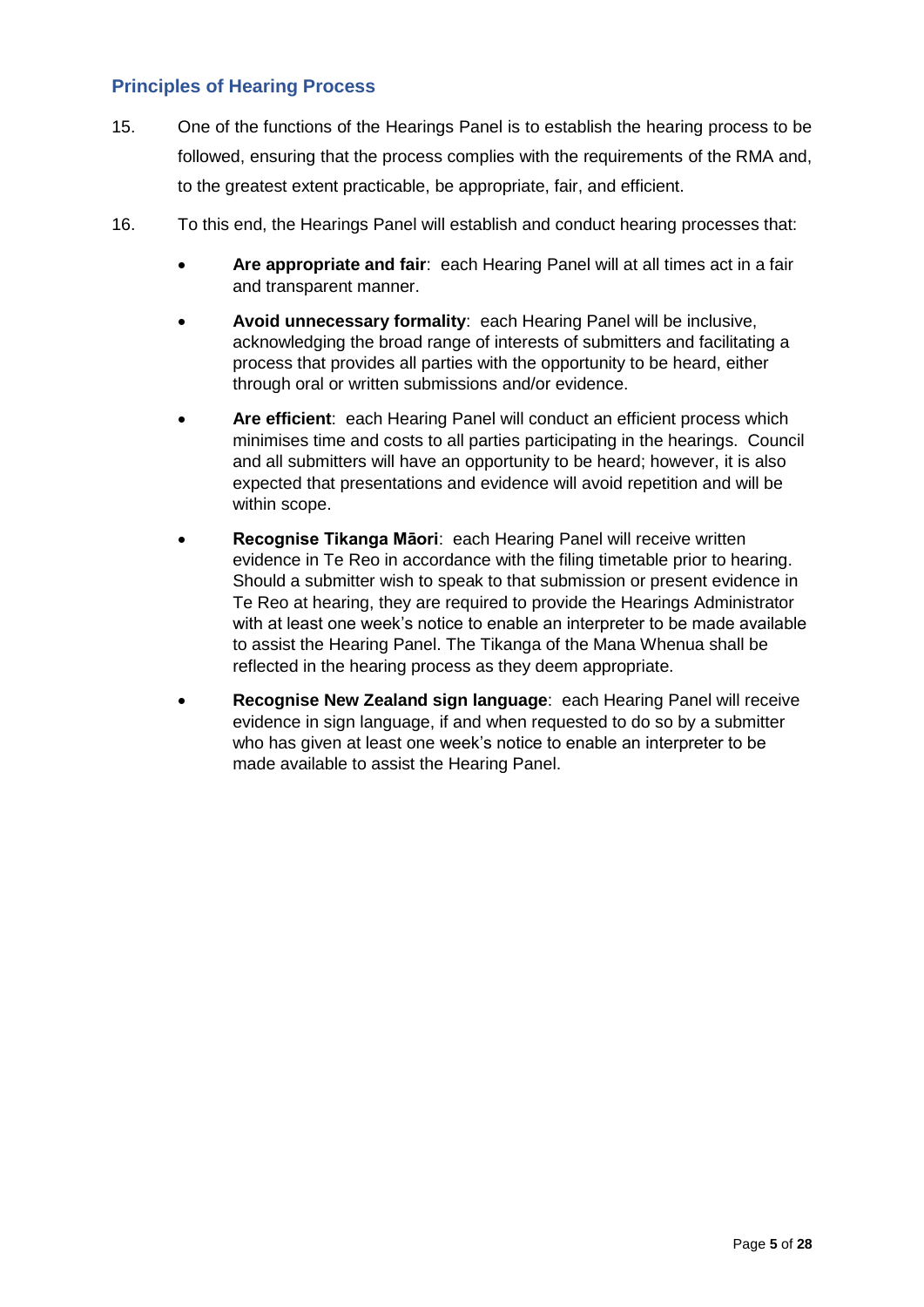# **Management of Potential Conflicts of Interest**

- 17. To ensure a fair and transparent hearing process, all Commissioners must bring an independent view and open mind to the role, free of any conflicts of interest that could result in bias and/or predetermination.
- 18. Conflicts of interest may arise, for example, where a Commissioner:
	- Has previously appeared as a witness or an advocate for a party who holds an interest and/or lodged a submission on the PDP; or
	- Has a private interest, including but not limited to a personal relationship with a submitter or their representative or an interest in property directly affected by a submission.
- 19. As part of the appointment process, Central Hawke's Bay District Council required applicants for appointment as Commissioners on the PDP to declare any conflicts of interest. There were no declared conflicts that precluded appointment of the Hearings Panel members.
- 20. A potential conflict of interest can be raised by a Commissioner or by a party to the hearing process.
- 21. If any Commissioner becomes aware of any potential conflicts of interest prior to or during any hearing, they will immediately disclose this to the Chair prior to and (where they become aware of some) during the hearings.
- 22. Any party to the hearing process is entitled to raise potential conflicts of interest with the Chair. This should be done as soon as possible (through the Hearings Administrator), with the commencement of the relevant day's hearing being the latest time a conflict can be raised.
- 23. Where a conflict of interest is raised, the Chair will determine whether the Commissioner should stand aside from any specific hearing sessions (and consequently from the deliberations and decision-making arising from such sessions). If any issue arises in respect of the Chair's involvement and interests, the balance of members of the Hearing Panel concerned will determine the appropriate course of action.
- 24. A Register of Interests will record previous and current involvements and/or interests held by Commissioners. The Register will be updated by the Chair during the hearing process should a conflict come to light.
- 25. The Register of Interests will be maintained for the full term of the hearing process and will be available for public inspection upon request to the Hearings Administrator.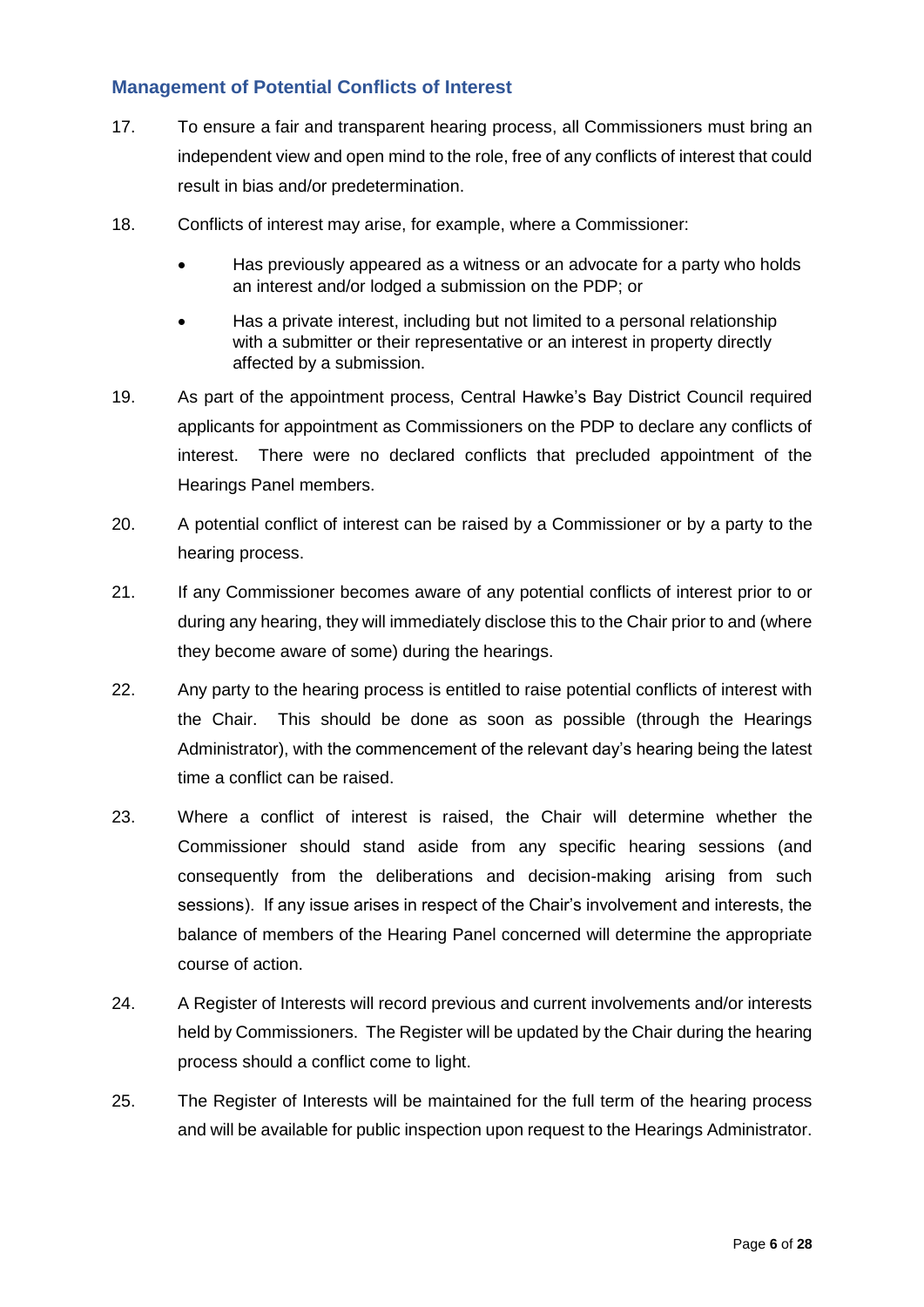#### **Council Involvement in the Hearings**

- 26. A number of Council staff and external advisers will be involved in the hearing process. Specifically:
	- (a) Hearings Administrator(s).
	- (b) Section 42A Report authors;
	- (c) Where required, Council Officers or external technical advisers providing expert evidence.
- 27. All communications with the Hearing Panel from submitters and their representatives, Section 42A Report writers and expert witnesses must be directed through the Hearings Administrator.
- 28. The Hearings Administrator and District Plan Team will oversee the various administrative tasks needed to ensure an efficient hearing process, including:
	- (a) Issuing schedules and hearing notifications;
	- (b) Making hearing arrangements;
	- (c) Circulating Hearing Panel Minutes and other directions;
	- (d) Circulating evidence and reports for each hearing;
	- (e) Handling submitter enquiries;
	- (f) Handling public inquiries to the Hearings Panel; and
	- (g) Generally assisting the Hearings Panel with logistical matters as required.
- 29. The District Plan Team are also responsible for managing the PDP webpage to ensure that all necessary information to support an efficient hearing process is available to all participants in a timely manner.
- 30. **Jessie Williams** is the District Plan Hearings Administrator, but she will be assisted by other Council Officers when required. Parties may contact the Hearings Administrator at [districtplan@chbdc.govt.nz](mailto:districtplan@chbdc.govt.nz) or phone (06) 857 8060.

#### *Section 42A Reports*

31. Section 42A of the RMA provides for preparation of reports summarising and evaluating submissions relevant to a hearing topic and making recommendations on potential amendments to the PDP in response to submissions. Section 42A Reports will be prepared either by qualified planners (Council staff or external consultants) and supported, where appropriate, by expert evidence. Such expert evidence may be prepared by Council staff or external consultants.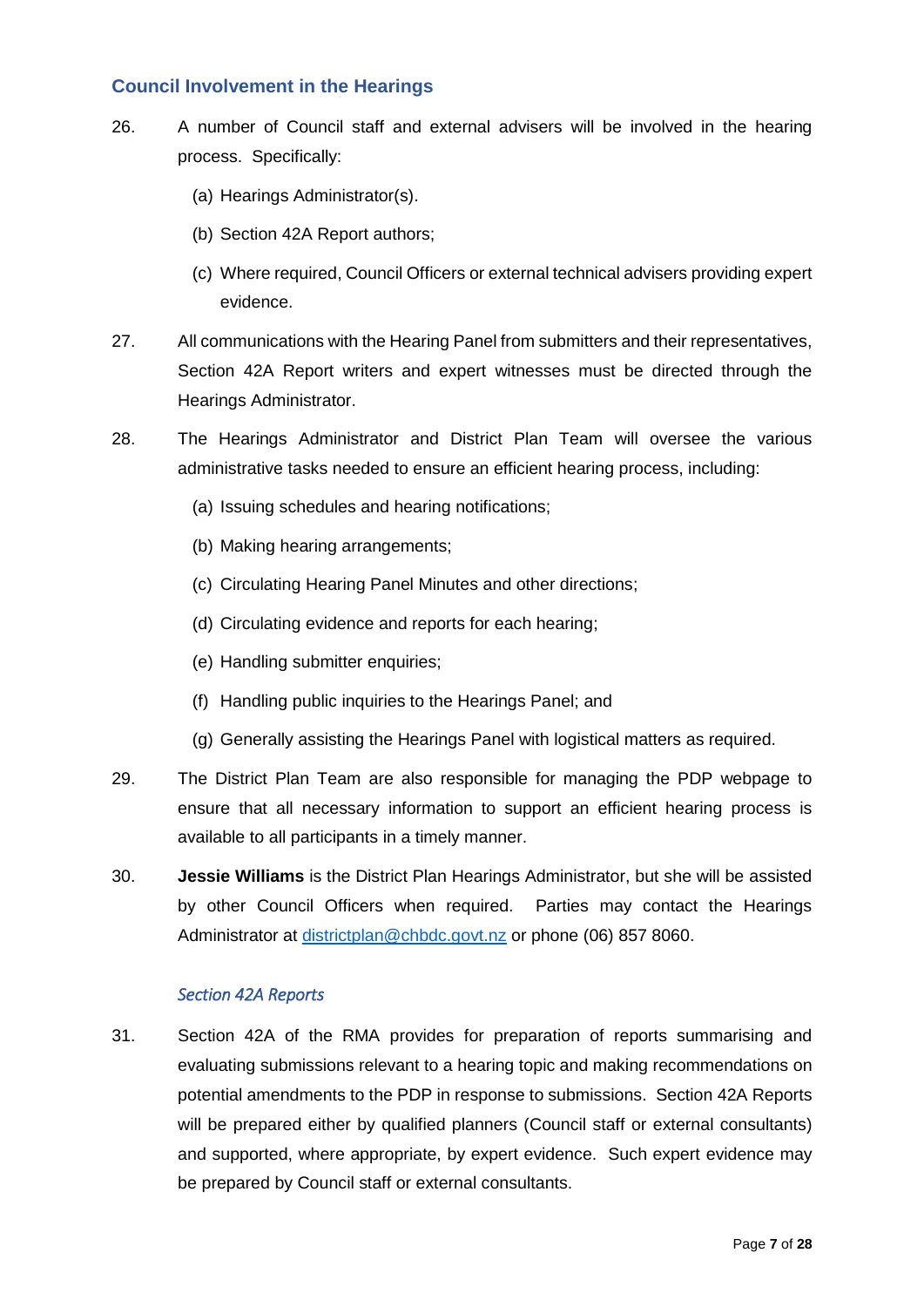- 32. Where a particular hearing involves submissions on multiple PDP chapters, a number of Section 42A Reports may be prepared and publicly released prior to the relevant hearing.
- 33. The purpose of a section 42A report is to assist both submitters and the Hearing Panel prepare for the hearing to which it relates. Among other things, each Section 42A report will contain:
	- a schedule of the primary submission points it addresses;
	- the author's recommendation in relation to each submission point, and
	- the section of the report where the substance of any submission point that is seeking amendments to the PDP is addressed.
- 34. Where a number of submissions raise a similar point, they will likely be addressed collectively. Submitters wishing to check whether their submission points are going to be heard in a particular hearing should check the Section 42A for that hearing and its schedule to confirm. Any uncertainty can be clarified through the Hearings Administrator (contact details below).
- 35. The Section 42A Reports that are prepared for each hearing, together with any supporting expert evidence, constitute part of the body of evidence to be considered by the Hearing Panel.
- 36. All material related to the hearings will be uploaded to the Council's dedicated PDP Hearings website. Details of this will be made available to all submitters well in advance of hearings commencing.
- 37. Section 42A Reports and any supporting expert evidence will be uploaded to the website not less than 15 working days prior to the hearing to which they relate.
- 38. Once Section 42A Reports are available online, the Hearings Administrator will contact submitters who indicated they wished to be heard on the relevant topic, and provide them with a link to the relevant Section 42A Report. Hard copies of the Section 42A reports will also be available for submitters to review in the Council's Waipawa Library, *Te Huinga Knowledge and Learning Hub*, Waipukurau, and at reception on the ground floor of the Council Administration Building, Ruataniwha Street, Waipawa. If submitters have difficulty accessing other PDP materials online, they can seek the assistance of library staff, or the reception team at the Council Administration Building.
- 39. While Section 42A Reports will evaluate all submissions on the relevant hearing topics and make recommendations to the Hearing Panel considering those topics, those recommendations are not binding on the Hearing Panel and carry no greater weight than any other evidence provided by or on behalf of any submitter.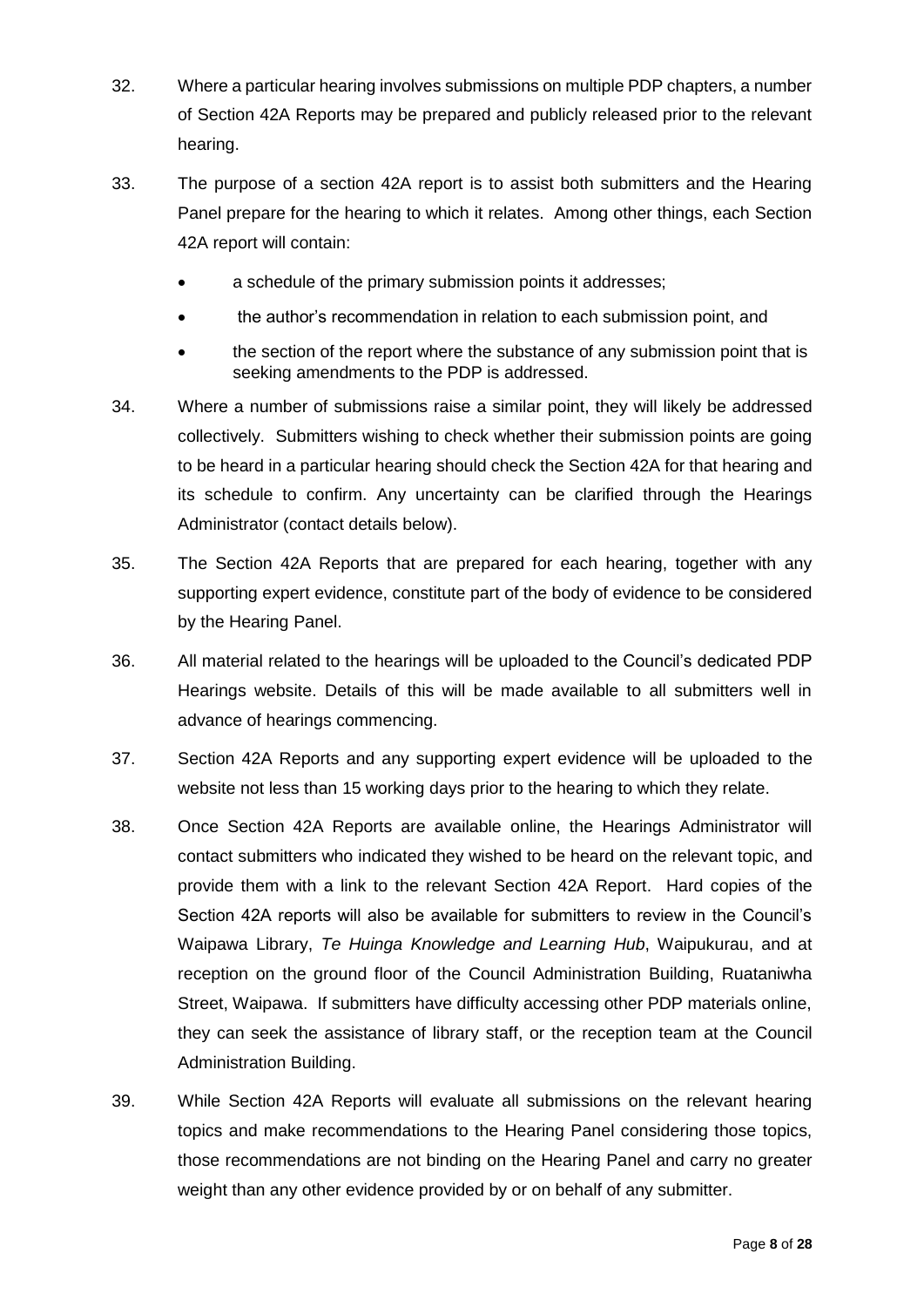40. The general approach of the Hearings Panel is that it will not make provision for precirculated rebuttal evidence by Section 42A Report authors or other Council expert witnesses. Those hearing topics involving substantial rezoning requests are likely to be an exception to this general policy, in order to assist a more efficient hearing process.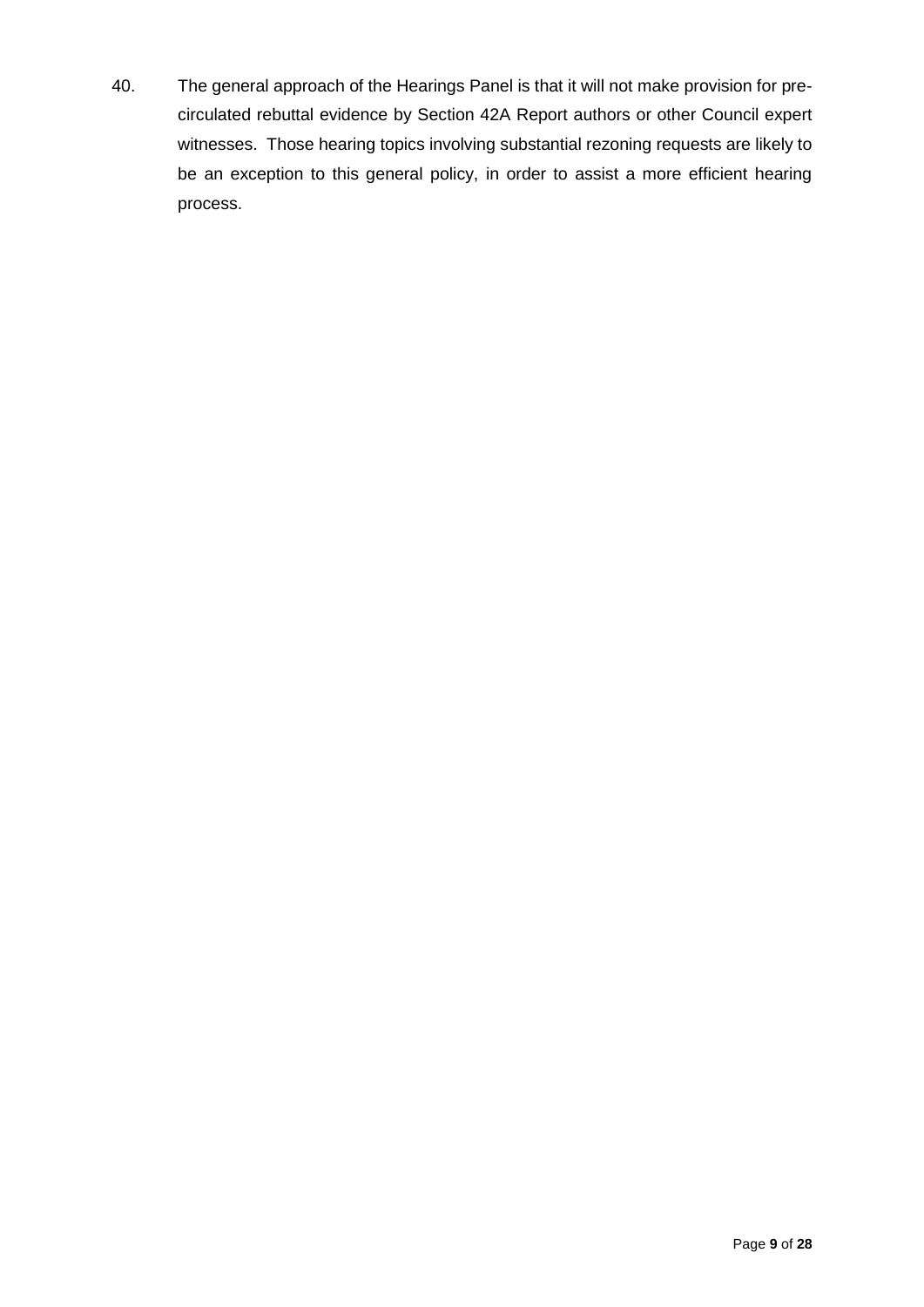# **Pre-circulation of Submitter Expert Evidence**

- 41. All submitters who have given notice of their intention to be heard on a hearing topic are entitled to appear at that hearing. Submitters may appear either in person or through their authorised representative, and a submitter's case may also be assisted by their bringing expert evidence before the relevant Hearing Panel.
- 42. An expert is a person equipped by training and experience to provide independent expert opinion on issues of relevance to the determination of the final form of the PDP. While most experts will have academic qualifications, that is not a prerequisite. For example, Kaumātua do not need a university degree to be an expert on the cultural values of their iwi or hapū.
- 43. With the exception of cultural experts, expert witnesses are expected to confirm and comply with the expert witness code of conduct established by the Environment Court (discussed further below). In doing so, the expert demonstrates they have the expertise to advance the opinions they provide, and the ability to act independently of the submitter who calls them to give evidence.
- 44. The extent to which a submitter's case would be assisted by expert evidence will depend on the nature of the relief a submitter seeks. However, submitters should note that if they seek substantive changes to the notified plan provisions, their presentation should be accompanied by material which enables the Hearing Panel to undertake an evaluation of the relief sought under section 32AA of the RMA.
- 45. All expert evidence must be pre-circulated to the District Council in accordance with the timetable for the relevant hearing. Generally, the deadline for pre-circulation of submitter expert evidence will be ten (10) working days after circulation of the Section 42A Report on the particular topic. However, in some cases, evidence may be required to be filed earlier: in those instances, the Hearing Panel will notify submitters of filing dates.
- 46. The evidence will be uploaded to the Hearings' website upon receipt, and a link will be forwarded to the relevant parties.
- 47. Each expert witness may only present one brief of evidence per topic at each hearing.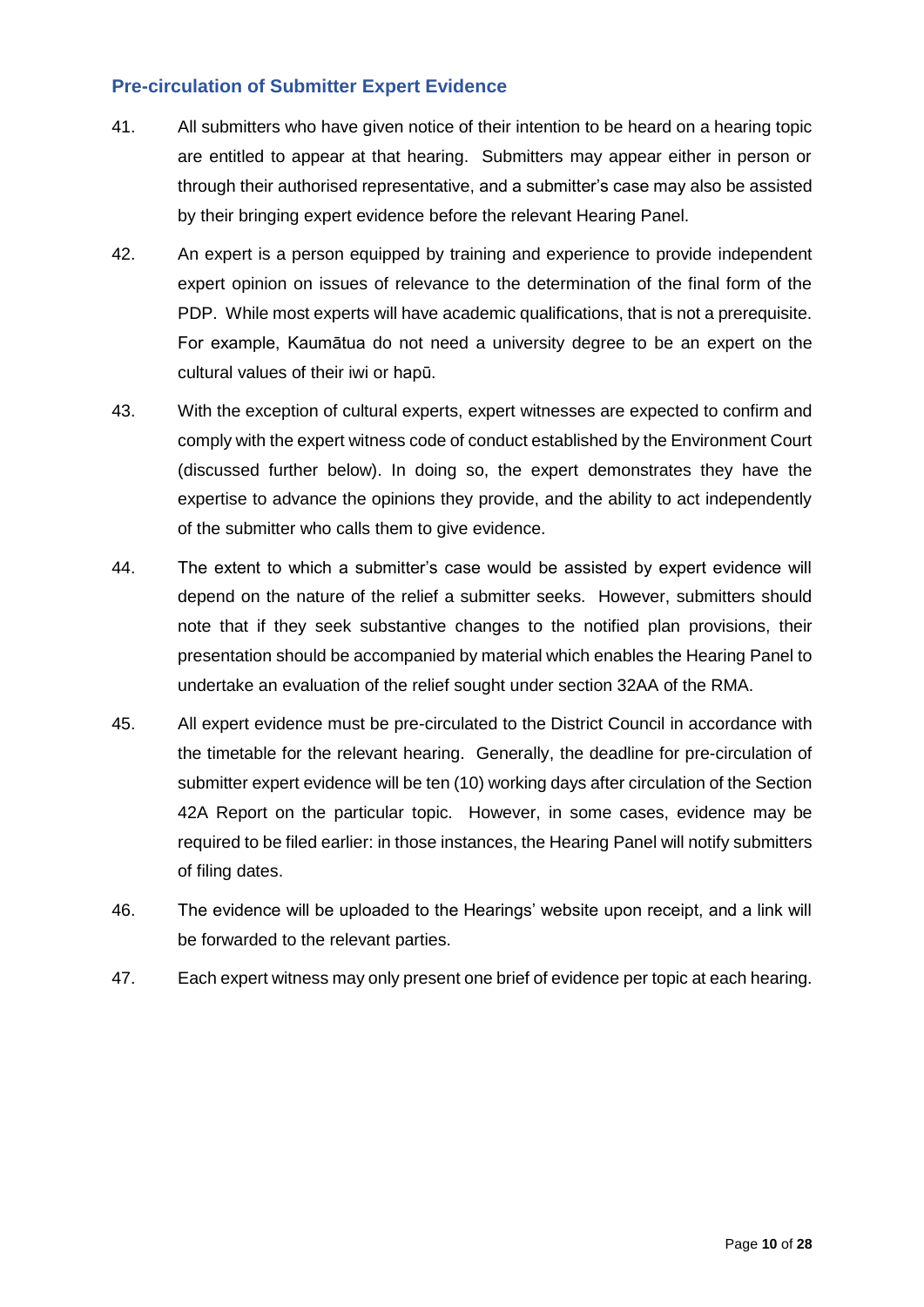# **Format of Expert Evidence**

- 48. The Hearings Panel expects that all expert evidence will be in the form of a single compiled and unsecured PDF document, with numbered paragraphs, and page numbered for ease of reference. Expert witnesses should confirm that they have read and agree to abide by the Expert Witness Code of Conduct contained in the Environment Court of New Zealand Practice Note 2014 in the same manner as they would if appearing in the Environment Court. This includes providing evidence within their sphere of expertise and not omitting to consider material facts known to the witness that might alter or detract from the opinions expressed.
- 49. Expert briefs of evidence should contain a brief (maximum three pages) executive summary.
- 50. Expert witness briefs must be in a minimum of 11-point font (Arial or similar) and 1.5 spacing, with appropriate paragraph and page numbering.
- 51. Expert evidence for submitters should be directed at the relevant Section 42A Report, identifying points of agreement and disagreement with precise cross referencing to the Section 42A Report, including, in the case of planning witnesses, a 'track changed' version of the Plan provisions showing changes recommended from the Section 42A version. The Hearings Administrator will be able to supply experts with copies of the Plan provisions recommended in the Section 42A report in MS Word format on request. If the expert considers the Section 42A Report has not addressed a particular point, that should be dealt with separately.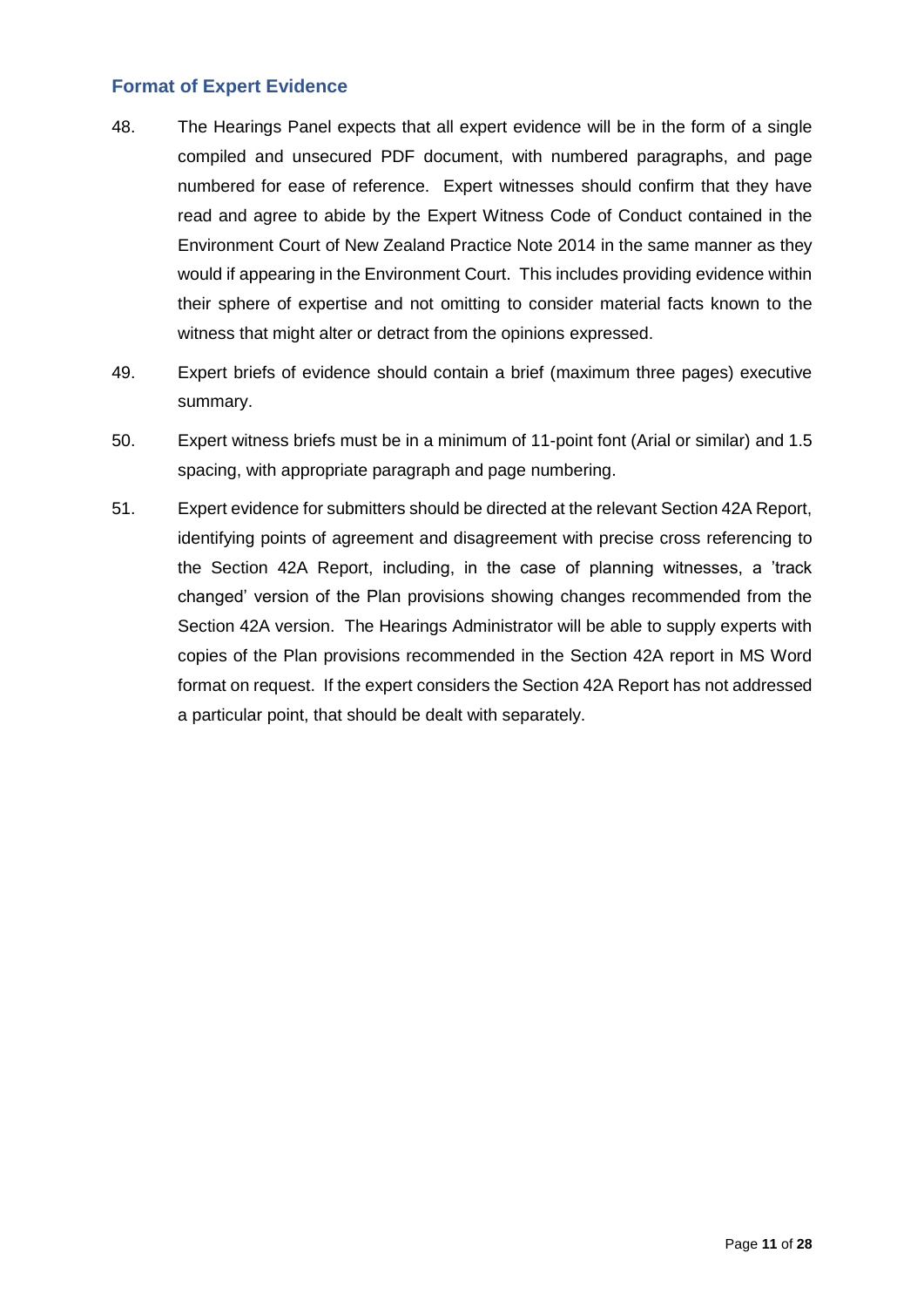# **Expert Conferencing**

- 52. The Hearings Panel Chair may direct that expert conferencing should occur either prior to or during a hearing. The Chair will identify and minute the matters for which conferencing is required and such conditions (including the experts they propose to attend, reporting and deadlines) as may be required.
- 53. The aim of expert conferencing is to identify areas of agreement and disagreement. The Hearings Panel expects that, consistent with the agreement of experts to comply with the Environment Court Practice Note, experts will undertake conferencing in the same manner as they would in the Environment Court, including in particular:
	- (a) An expert witness has an overriding duty to assist the Hearings Panel impartially on matters within the expert's area of expertise; and
	- (b) An expert witness is not, and must not behave as, an advocate for the party who engages the witness: expert witnesses must declare any relationship with the parties calling them or any interest they may have in the outcome of the proceedings.
- 54. The Hearings Panel's current intention is to only call for expert conferencing for experts other than planners, where necessary. The Hearing Panel will schedule conferencing following receipt of submitters' expert evidence and prior to the hearing. The Hearing Panel will consider if it would be assisted by planning witnesses conferencing at the conclusion of each Stream Hearing.
- 55. Notwithstanding the point above, submitters and Council are encouraged to consult on and conference on any matters at any time without waiting for a specific direction where they identify this to be advantageous and efficient. Given this, parties that have assembled their submission need not wait until the relevant Section 42A Report(s) have been released. They can therefore contact the Section 42A author(s) before then through the Hearings Administrator.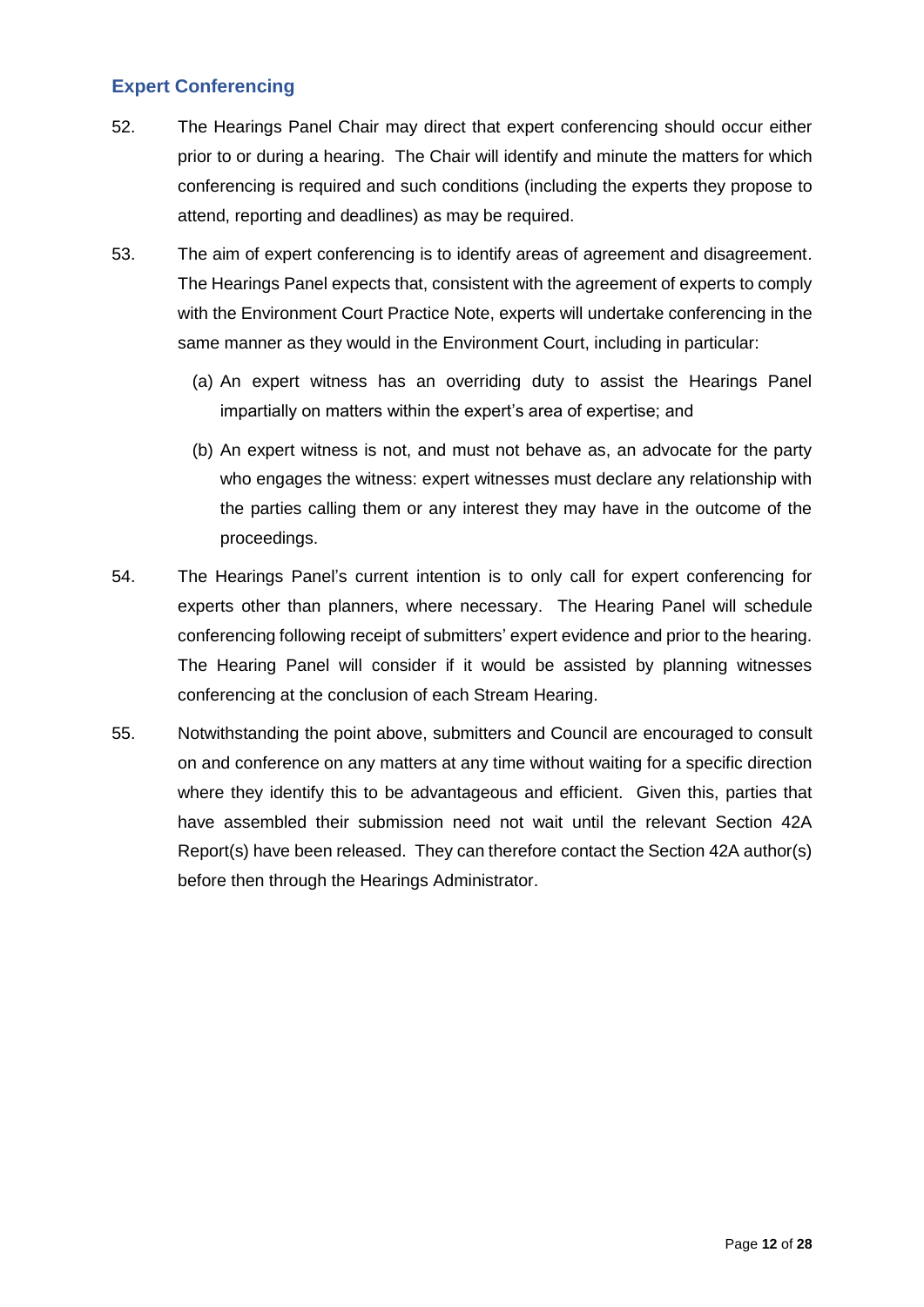#### **Submitter Representations and Non-expert Evidence**

- 56. Submitters may choose to present their submissions themselves or through their authorised representatives (including but not limited to legal counsel). Such presentations may take the form of submissions/representations or lay evidence. The difference between the two is that submissions/representations advocate for a particular outcome. Lay evidence is an objective statement of fact on matters relevant to the determination of an outcome. A submitter's presentation may combine both elements, but it is important to be aware and be clear of the difference between the two in your own mind.
- 57. All legal submissions that are longer than three A4 pages in length should be lodged with the Hearings Administrator not less than two working days before the commencement of the relevant hearing. If legal submissions refer to and rely on case law, counsel should either insert an electronic link to the cases or provide electronic copies separately or provide hard copies of cases.
- 58. Submitters who wish to present a written statement should also lodge these with the Hearings at least two working days before the commencement of the relevant hearing, particularly if it is longer than three A4 pages in length. Shorter statements may be presented on the day, but if so, the submitter must bring ten copies of any written material to the hearing and supply an electronic copy to the Hearings Administrator within two working days after their presentation.
- 59. While there is no requirement to provide a written statement, submitters are encouraged to do so. Having a written record allows the Hearing Panel members to focus on the presentation rather than taking notes. It also assists with keeping the presentation focussed. If no written statement is provided, speaking time will be limited to approximately 10 minutes.
- 60. Where a number of submitters are presenting a similar position on a particular issue, coordination between those submitters is strongly encouraged. Ideally, submitters will nominate a representative to present on behalf of the group. The hearing is not a numbers game - the Hearing Panel will be much more interested in the cogency of the reasons for a particular amendment to the PDP provisions than the number of people who appear to make the same point.
- 61. If a submitter wishes to present their submission using a power-point or other audiovisual presentation, they should provide the power-point in an electronic format to the Hearings Administrator at least two working days prior to the commencement of the hearing. This is to ensure compatibility with the electronic system at the hearing venue. The Council's IT security rules preclude documents being supplied on a data stick so if your document is too large to email, you will need to arrange transmission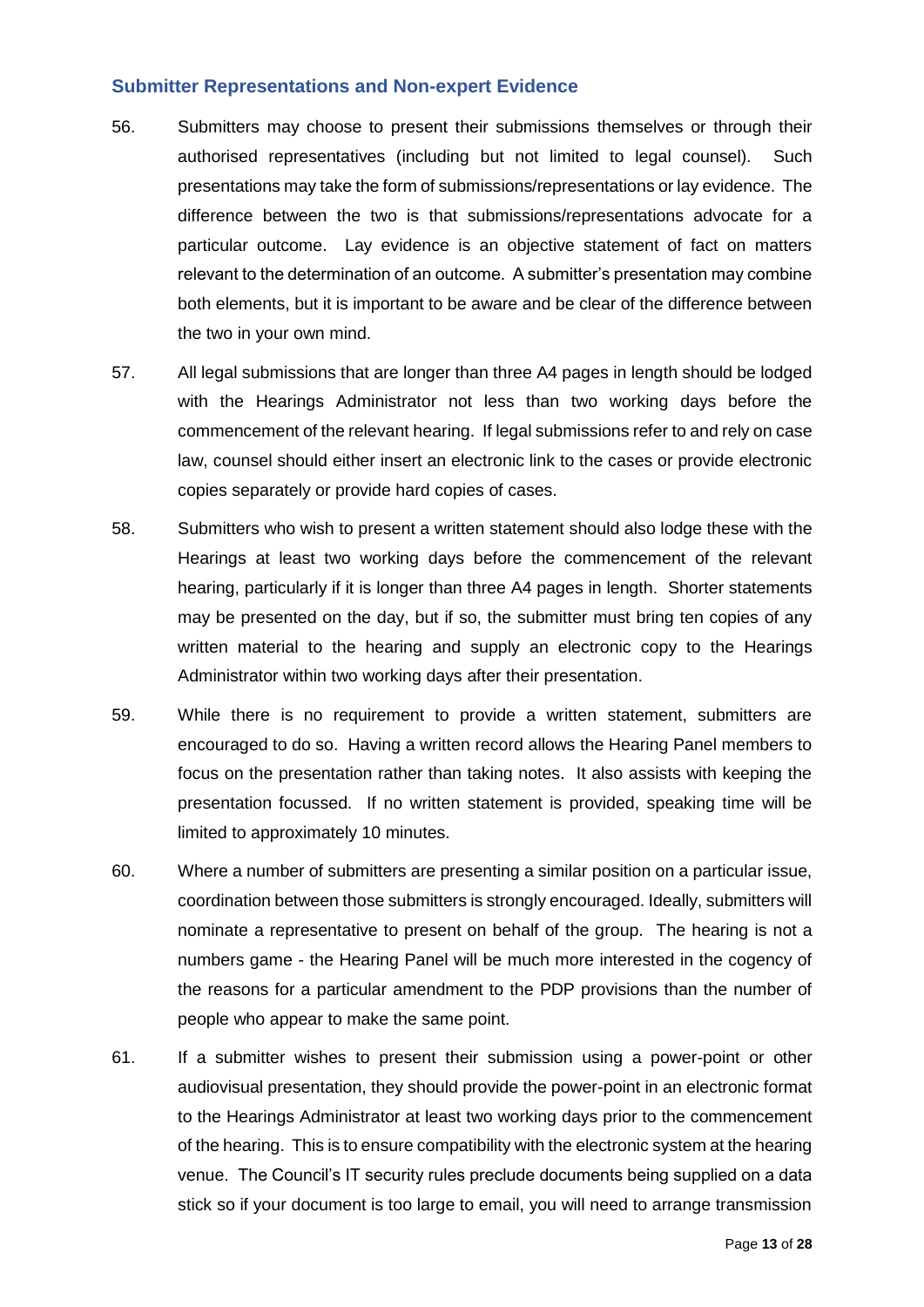via one of the services enabling documents to be downloaded from a website (e.g. Dropbox).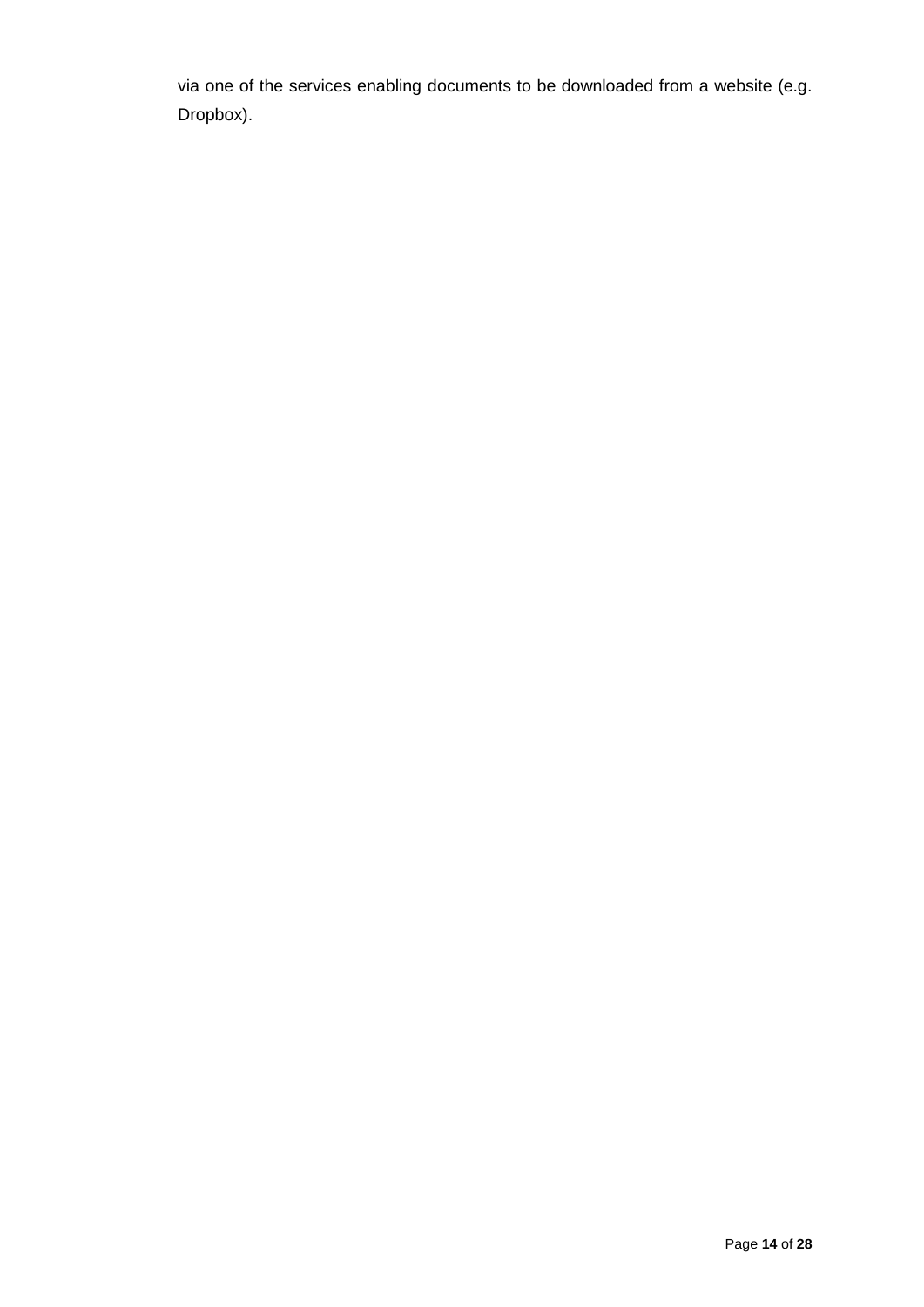#### **Tabled Evidence/Representations**

- 62. Where a submitter or their representative is unable to attend the hearing for a particular topic, they may choose to table written material in support of their submission. Such written material must be provided to the Hearings Administrator not later than the last day of the hearing concerned. However, the Hearings Panel expect that tabling material or evidence is the exception, as the Panel will obtain a better understanding about the matters and relief sought by submitters if they are able to ask questions during the Hearing.
- 63. Once a hearing is completed, unless requested by it, the Hearings Panel will not accept additional material on the matters the subject of that hearing other than in exceptional circumstances, which will require the prior approval of the Chair. Parties who seek such approval will need to address potential prejudice to other participants in the hearing process (including Council staff), and any disruption receipt of the material they seek to produce may cause to the efficient completion of the hearing process.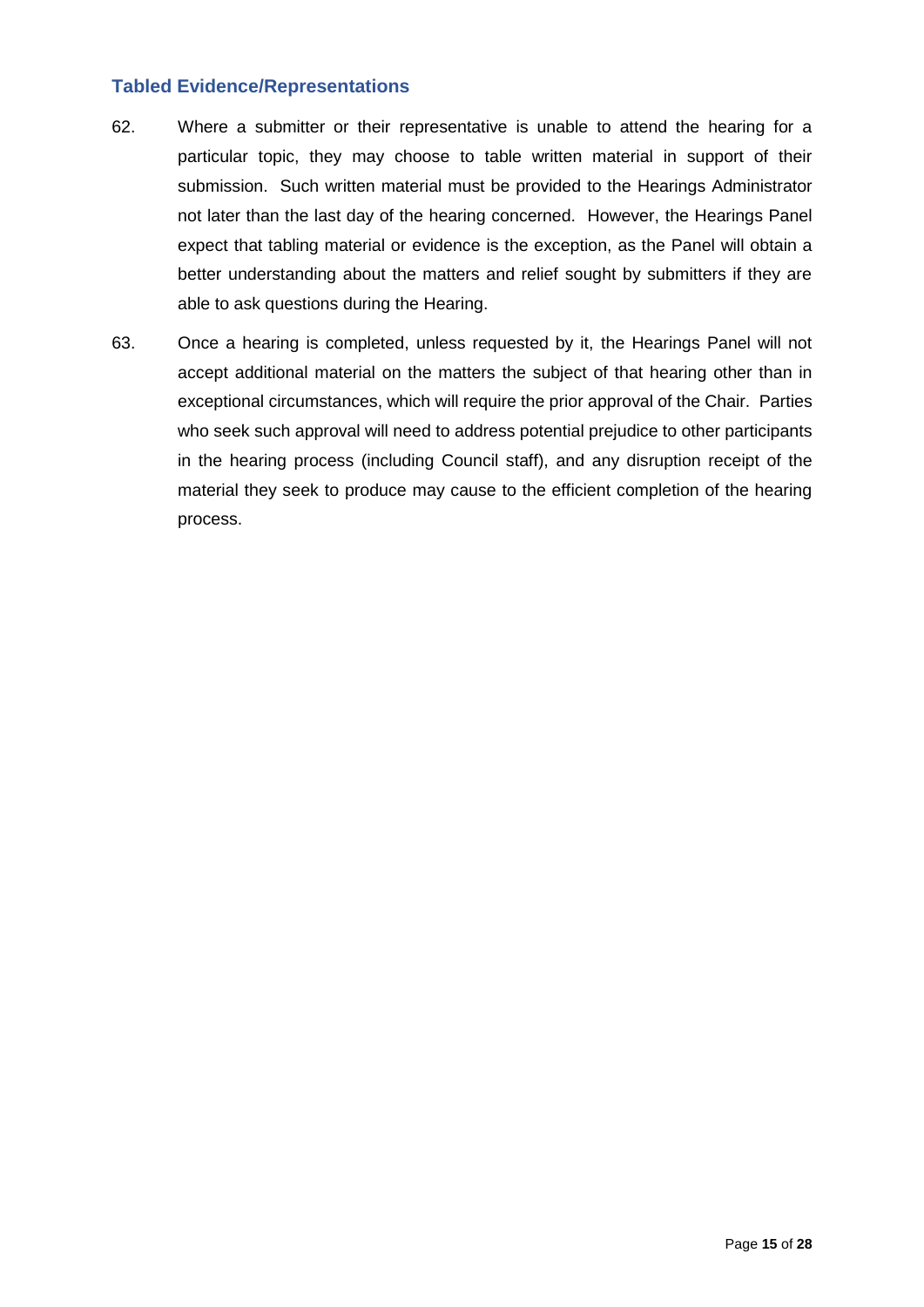# **Hearing Schedule**

- 64. The Hearings Panel intends to separate its hearings into groups of topics, with each hearing considering a number of specific hearing topics
- 65. With the exception of Commissioners Schofield and Lovell who will attend all hearings, the Panels hearing each stream will differ in composition: that is, there will be separate Hearing Panels hearing different groups of topics.
- 66. Hearing topics have been grouped into streams, with the objective of, as far as possible, hearing closely related matters in the same hearing. While it is hoped that this will reduce the demands on hearing participants, it is acknowledged that this approach will mean that some submitters may have to attend and participate in more than one hearing – depending on the scope of their submission perhaps a number of hearings. The Hearings Panel acknowledges that this approach may be disruptive to submitters' other work and family commitments. However, the Panel considers that its approach is the best balance between an efficient and manageable hearing process.
- 67. The hearings will generally be held up over three days per week (Wednesday to Friday) for each stream. The first two days of each week of Hearings (Monday and Tuesday) will be used by the Panel to deliberate on the previous hearing stream. The hearing venue will be the Council Chamber, 28-32 Ruataniwha Street, Waipawa unless otherwise advised.
- 68. The hearings will generally be held from 9am to 5pm.
- 69. The arrangement of topics into different hearing streams, and the allocation of Commissioners to each hearing is as shown in the following table.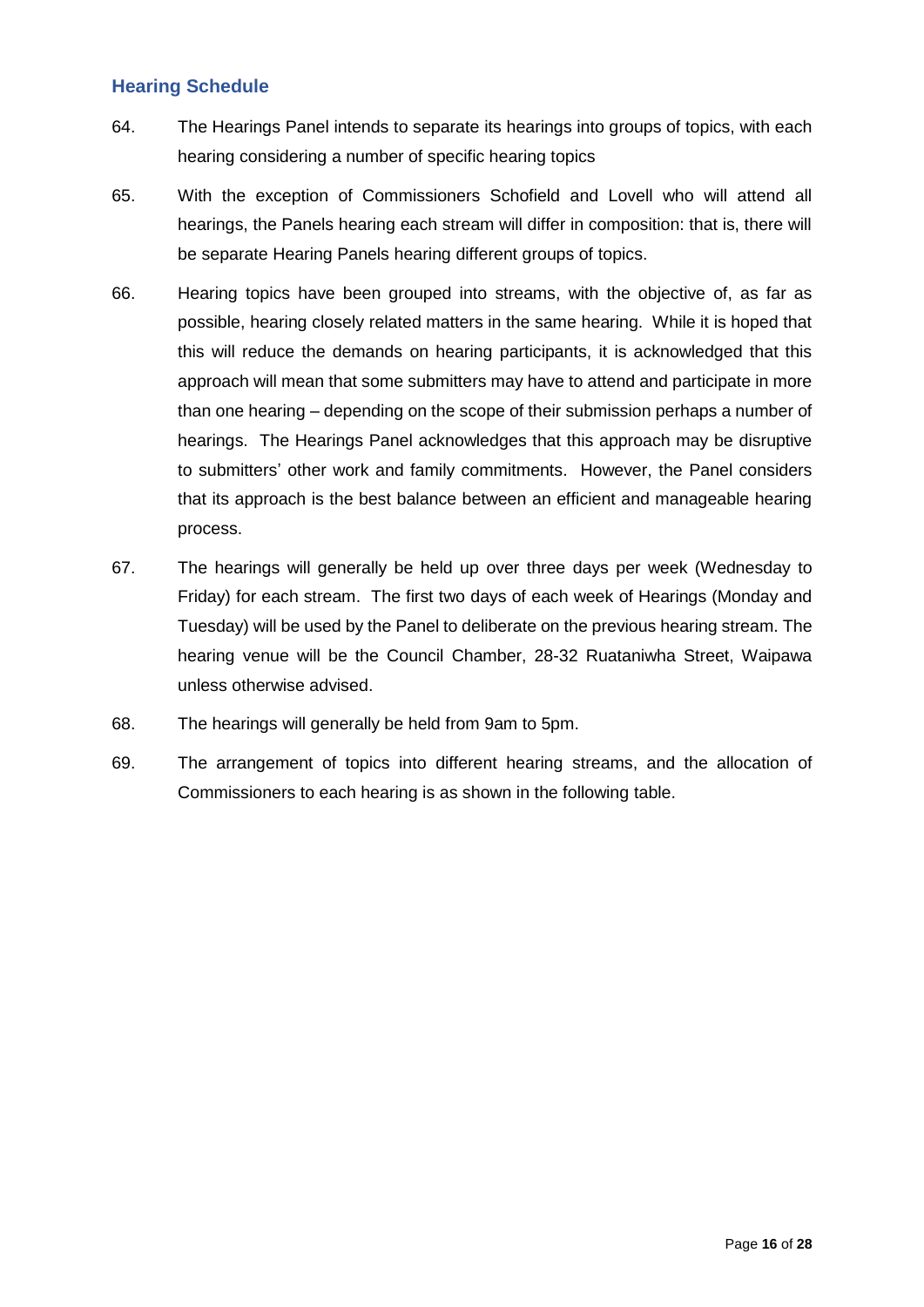| <b>Hearing</b><br>Stream # | <b>Topic Areas</b>                   | <b>Sub-Topics</b>                                                             | Panel<br><b>Member</b>        |
|----------------------------|--------------------------------------|-------------------------------------------------------------------------------|-------------------------------|
| $\mathbf{1}$               | <b>Natural Environment</b>           | Ecosystems & Indigenous<br>Biodiversity                                       | Schofield<br>Lovell<br>Aitken |
|                            |                                      | Natural Features & Landforms / NFL<br>$-$ SCHED6                              | Burne (TBC)<br>Taylor         |
|                            |                                      | Open Space & Recreation                                                       | Maaka (TBC)                   |
|                            |                                      | <b>Public Access</b>                                                          |                               |
|                            |                                      | Activities on the Surface of Water                                            |                               |
|                            | <b>Coastal Environment</b>           | Coastal Environment / CE-SCHED7                                               |                               |
|                            |                                      | Large Lot Residential Zone                                                    |                               |
| $\overline{2}$             | <b>Urban Environment</b>             | Urban Form & Development                                                      | Schofield<br>Lovell           |
|                            |                                      | <b>General Residential Zone</b>                                               | Aitken                        |
|                            |                                      | <b>Commercial Zone</b>                                                        | Burne (TBC)<br>Taylor         |
|                            |                                      | General Industrial Zone                                                       | Maaka (TBC)                   |
|                            |                                      | Settlement Zone                                                               |                               |
|                            |                                      | Subdivision - Urban                                                           |                               |
|                            |                                      | Sustainability Subdivision & Building                                         |                               |
|                            | <b>General District-Wide Matters</b> | Light                                                                         |                               |
|                            |                                      | <b>Noise</b>                                                                  |                               |
|                            |                                      | Signs                                                                         |                               |
|                            |                                      | <b>Temporary Activities</b>                                                   |                               |
| $\overline{\mathbf{3}}$    | <b>Rural Environment</b>             | <b>Rural Land Resource</b>                                                    | Schofield<br>Lovell           |
|                            |                                      | <b>General Rural Zone</b>                                                     | Aitken                        |
|                            |                                      | <b>Rural Production Zone</b>                                                  | Burne (TBC)<br>Taylor         |
|                            |                                      | Rural Lifestyle Zone                                                          | Maaka                         |
|                            |                                      | Subdivision - Rural                                                           |                               |
| $\overline{4}$             | <b>Tangata Whenua</b>                | Tangata Whenua / Mana Whenua /<br>Ngā Tangata Whenua O Tamatea                | Schofield<br>Lovell<br>Aitken |
|                            |                                      | Sites & Areas of Significance to<br>Māori                                     | Burne (TBC)<br>Taylor (TBC)   |
|                            |                                      | Papakāinga and Kaumātua Housing,<br>and associated Marae-based<br>Development | Maaka (TBC)                   |
|                            | <b>Historic Heritage</b>             | <b>Historic Heritage</b>                                                      |                               |

# **Table 1: ROTATION OF PANEL MEMBERS DISTRICT PLAN HEARINGS TOPIC AREAS**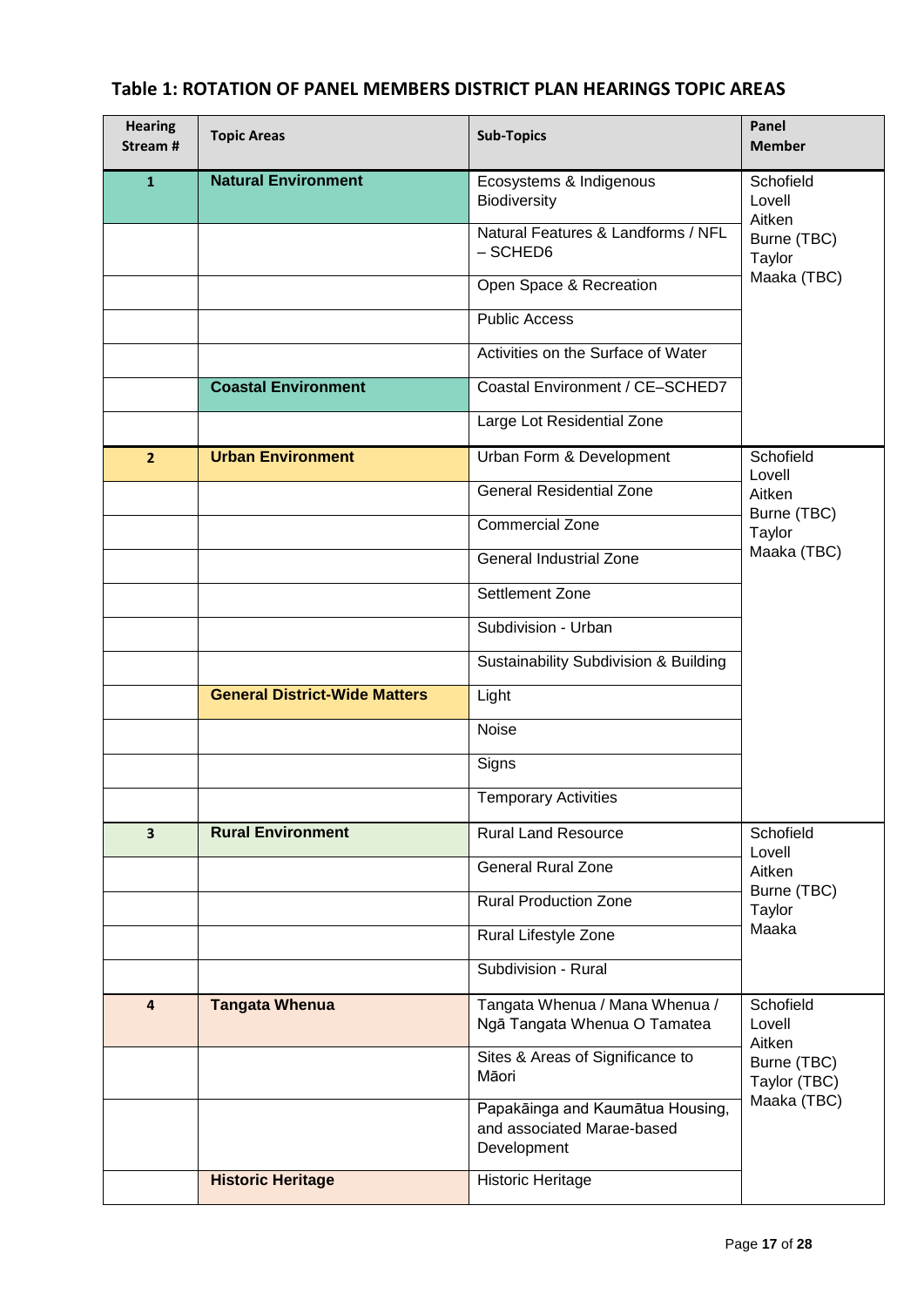| <b>Hearing</b><br>Stream# | <b>Topic Areas</b>                           | <b>Sub-Topics</b>                                             | Panel<br><b>Member</b>               |
|---------------------------|----------------------------------------------|---------------------------------------------------------------|--------------------------------------|
|                           |                                              | <b>Notable Trees</b>                                          |                                      |
| 5                         | <b>Hazards &amp; Risks</b>                   | <b>Contaminated Land</b>                                      | Schofield<br>Lovell                  |
|                           |                                              | <b>Hazardous Substances</b>                                   | Aitken<br>Burne (TBC)                |
|                           |                                              | <b>Natural Hazards</b>                                        | Taylor                               |
|                           | <b>Earthworks</b>                            | Earthworks                                                    | Maaka (TBC)                          |
|                           |                                              | Mining & Quarrying                                            |                                      |
|                           | <b>Subdivision</b>                           | <b>General Subdivision</b>                                    |                                      |
| 6                         | <b>Mapping</b>                               | <b>Rezoning Requests</b>                                      | Schofield<br>Lovell                  |
|                           |                                              | ECO-SCHED5 and Mapping of<br><b>Significant Natural Areas</b> | Aitken<br>Burne (TBC)                |
|                           |                                              | <b>General Mapping</b>                                        | Taylor<br>Maaka (TBC)                |
|                           | <b>Miscellaneous</b>                         | Part 1 Introduction and General<br>Provisions                 |                                      |
|                           |                                              | Miscellaneous / Other Matters                                 |                                      |
| $\overline{7}$            | Energy, Infrastructure &<br><b>Transport</b> | <b>Network Utilities</b>                                      | Schofield<br>Lovell<br>Aitken        |
|                           |                                              | Noise - Network Utilities                                     | Burne (TBC)<br>Taylor<br>Maaka (TBC) |
|                           |                                              | Signs - Network Utilities                                     |                                      |
|                           |                                              | Renewable Energy                                              |                                      |
|                           |                                              | Transport                                                     |                                      |
|                           | <b>Designations</b>                          | Designations                                                  |                                      |

- 70. At this stage, the Hearings Panel intends to fix the timetable for the first two hearing streams only. The Hearings Panel will monitor progress on the first two hearings and whether changes are required to the hearing procedures before making directions on the timetabling of subsequent hearing streams. An indicative timeline for subsequent stages will, however, be available on the Hearings website.
- 71. **Hearing Stream 1** will address the Natural and Coastal Environment, and is scheduled to begin following the opening Powhiri on 14 March 2022 and conclude on 17 March 2022. The Powhiri is scheduled from 9.00 am to 11.00am on the morning on March 14 and will be open to all parties.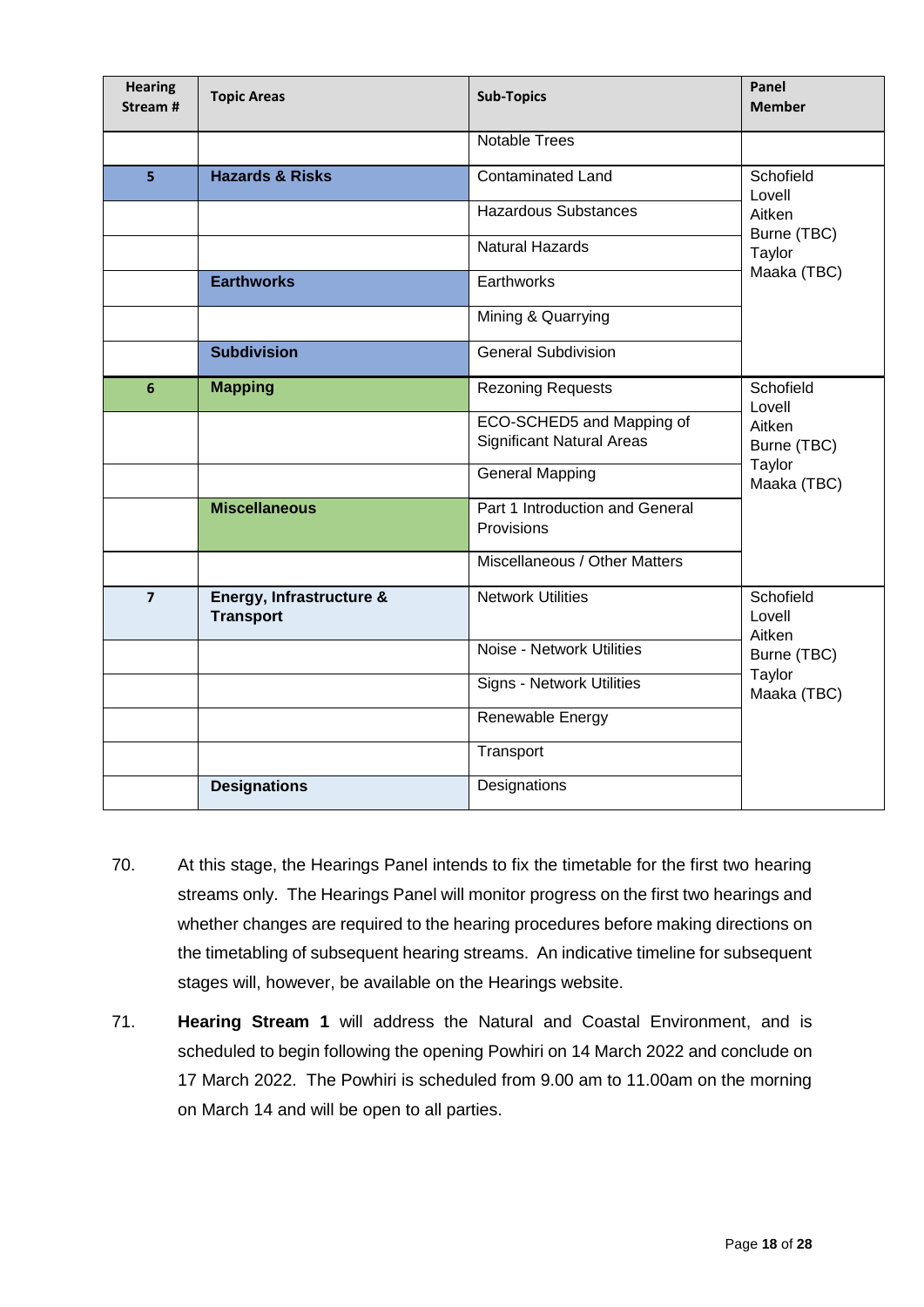- 72. It is anticipated that three hearing days will be required for each hearing stream, but, if necessary, additional days can be scheduled. To facilitate that hearing timing, relevant pre-circulation deadlines are:
	- (a) Section 42A Report(s) and any supporting expert evidence: 1.00pm on 21 February latest.
	- (b) Submitters expert evidence: 1pm on 28 February latest.
- 73. **Hearing Stream 2** will address Urban Environment, Sustainability and General District Wide matters. The timetable will be:

Section 42A Report(s) and any supporting expert evidence: 1pm on 2 March latest.

Submitters expert evidence: 1pm on 17 March latest.

Hearing: 30 March – 1 April

- 74. Note that this is not a Notice of Hearing. A formal Notice of Hearing will follow in due course.
- 75. The allocation of time for these hearings is necessarily tentative until each submitter wishing to be heard is allocated a hearing slot. If necessary, additional hearing days will be scheduled.
- 76. The Hearings Administrator will email all submitters who have requested to be heard, seeking confirmation of their hearing time requests. If submitters have particular preferences to the date and/or time when they are heard, the Hearings Administrator will endeavour to accommodate those preferences on a 'first come, first served' basis. The Hearings Administrator will compile and upload on the website the Hearing Schedule with indicative times for each party's appearance.
- 77. To ensure that all submitters have a fair opportunity to be heard, however, the default allocation of time will be 15 minutes per submitter. This reflects the fact that the Commissioners will have read all submissions beforehand, along with all precirculated written material. The purpose of a submitter appearing is, accordingly, to highlight key points the submitter wishes to draw to the Hearing Panel's attention and to provide the Hearing Panel with an opportunity to ask the submitter, their representatives and/or witnesses questions arising from their evidence.
- 78. Submitters who consider that the default 15-minute period will be insufficient will need to make a request for additional time to be allocated, with reasons. The Chair will try to ensure that all submitters have the time they need (within reason) to adequately present their evidence and submissions, but the hearing time available is not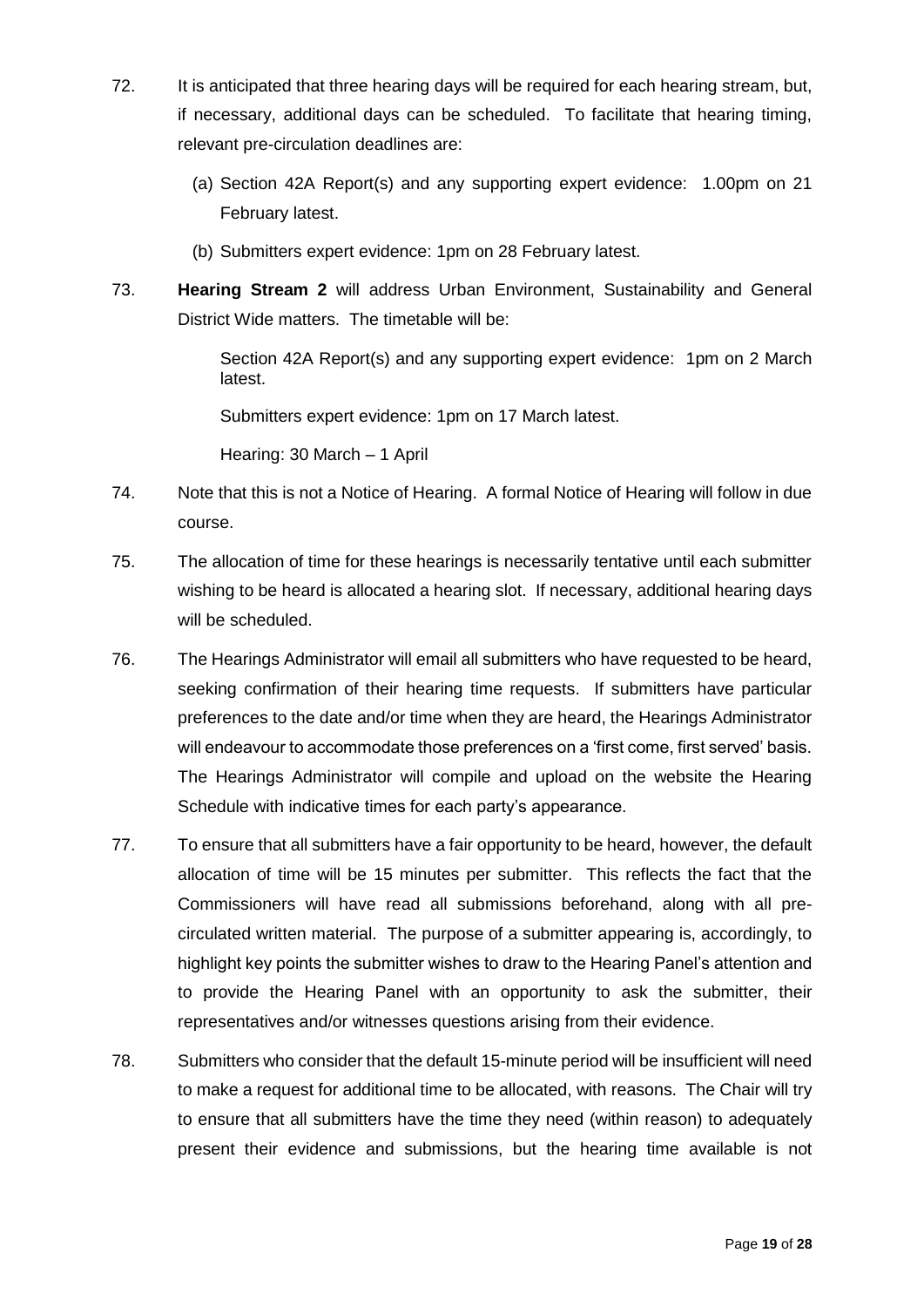completely open-ended and the Hearings Panel is seeking to ensure that each hearing proceeds efficiently.

- 79. If a submitter seeks more time to be allocated to them on the basis that the submitter will be calling expert evidence, then the number of expert witnesses and their expertise (and desirably names) will need to be advised to the Hearings Administrator. For those submitters seeking extra time on the basis that they will be represented by counsel presenting legal submissions, that too will need to be advised to the Hearings Administrator.
- 80. To enable preparation of a detailed hearing schedule, submitters wishing to be heard on Hearing Streams 1 & 2 are requested to advise the Hearings Administrator of their desire to participate, and (if applicable) their request for additional time to be allocated to them as follows:
	- (a) Hearing Stream 1 before 22 February 2022
	- (b) Hearing Stream 2 before 9 March 2022.
- 81. As above, when advising how much hearing time to request, please consider whether you might be able to coordinate with other submitters presenting on similar points either to present a joint case, or for one submitter to take the lead, and others to present a summarised position, referring back to the 'lead' submitter for the detail.
- 82. The Hearings Panel has the power to direct that information presented by a party before it is kept confidential in some circumstances (pursuant to section 42 of the RMA). The duration of such orders will depend on the reasons for them being made. In cases of commercial sensitivity, confidentiality protections lapse at the conclusion of the hearings (at which time release of information is governed by the Local Government (Official Information and Meetings) Act 1987. The Hearings Panel has a broader jurisdiction where serious offence to tikanga Māori or the location of wāhi tapu is involved.
- 83. If a submitter seeks that the Hearings Panel make orders of this kind, the Hearings Administrator should be advised of the request and the reasons for the orders sought, as promptly as possible.
- 84. The Hearing Panel's preference is to hear submitters and their witnesses 'in person'. However, if this is not possible, for whatever reason, the Hearings Administrator should be able to make arrangements for people to be heard virtually, by a suitable platform if there is good reason to do so and provided adequate notice is given beforehand. Preferably when advising how much hearing time is required in terms of paragraph 83 above, but at the latest, two working days prior to the relevant hearing commences.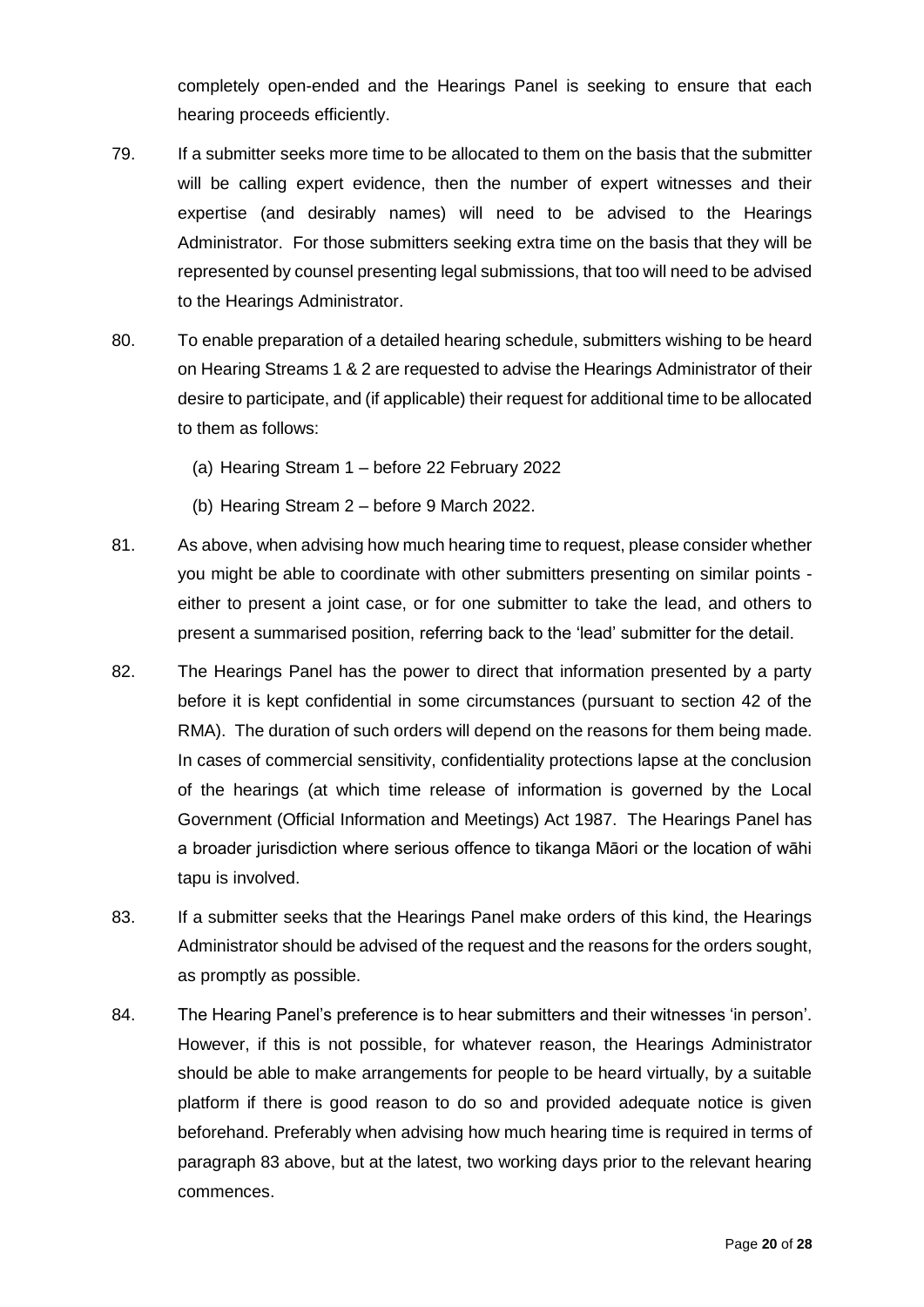- 85. Requests to participate virtually should be accompanied by reasons. The Chair will determine if the circumstances justify a departure from an in-person appearance. It is anticipated that due to Covid 19 restrictions submitters may need or be required to participate in the Hearings virtually and the Panel will seek to enable and facilitate virtual presentations in those circumstances. The Hearings Administrator will advise submitters prior to each Hearing of Council requirements and obligations in regard to the impact of Covid 19 on submitter presentations.
- 86. Hearings will be conducted in line with the most current Health Order and Government guidance of the day. Given the recent experience of Covid 19 related lockdowns, it is acknowledged that what would otherwise be the Hearings Panel's preference (to hear people in person) will necessarily have to give way to alternatives if such or similar measures are again put in place to respond to a Covid outbreak.
- 87. More generally, it is understood that emergencies arise, and the Hearings Panel will do its best to accommodate submitters and/or witnesses who are unexpectedly unable to make a scheduled hearing time. The options available will be enhanced through the earliest possible time the Hearings Administrator is advised of a problem in this regard.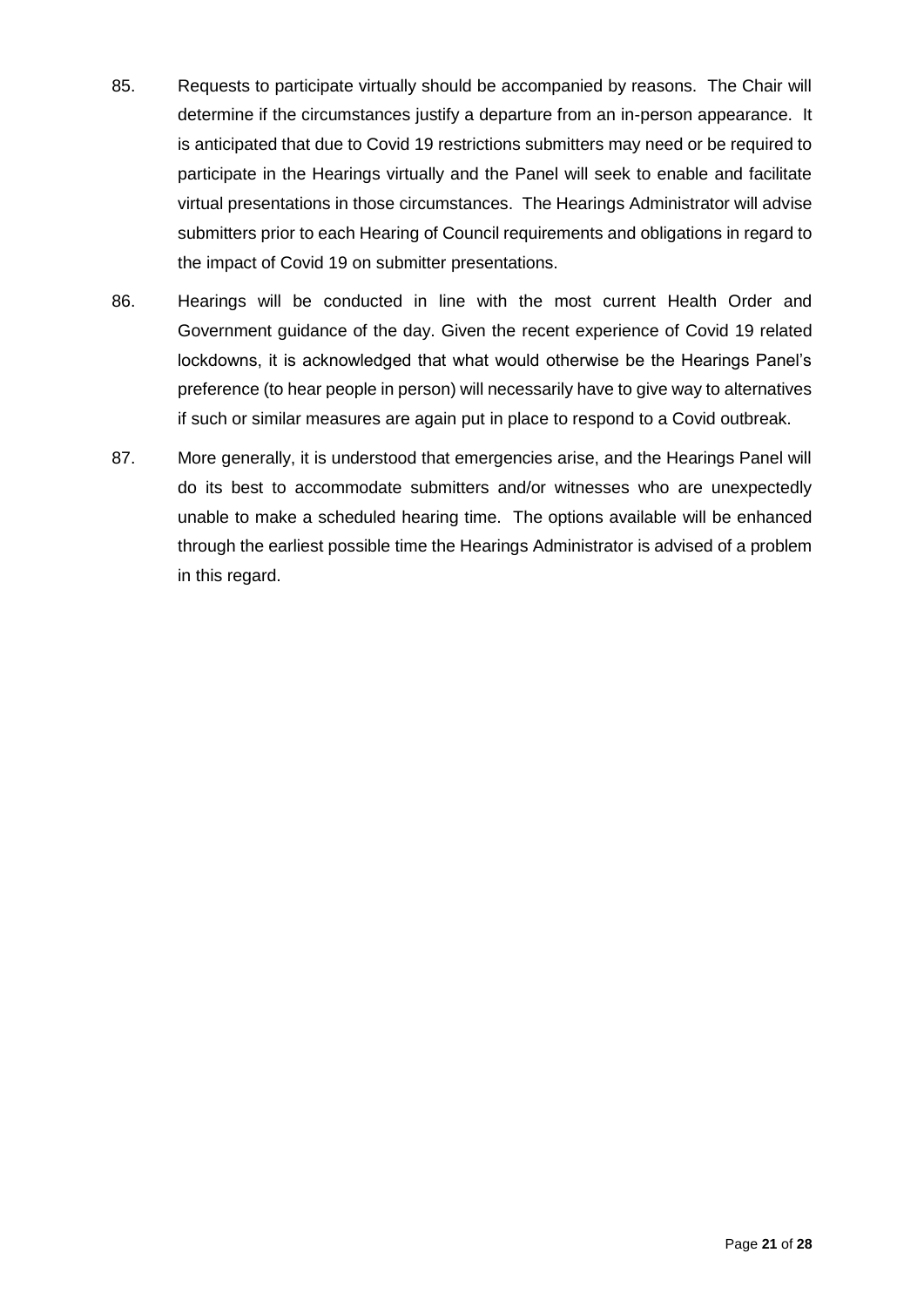#### **Format of Hearings**

- 88. It is envisaged that each hearing will take the following form:
	- (a) As discussed above, a powhiri will be held prior to the first hearing. In some instances, including when Māori submitter evidence or matters of tikanga are to be heard at that hearing or during that hearing day, further powhiri or whakatau may be held. Parties will be advised through the Hearing Notice of the appropriate processes to be followed.
	- (b) The Chair will introduce the Hearing Panel, cover any preliminary issues and invite any party wishing to raise procedural issues to address the Hearing Panel.
	- (c) The Section 42A Report authors will speak to their reports, followed by any supporting expert witnesses. As with submitters, Section 42A authors and other Council expert witnesses can provide a written summary no longer than three pages (excluding revised plan provisions). That summary should include any points addressed in the Section 42A Report which the author wishes to amend or supplement in the light of the evidence and other pre-circulated representations from submitters (a tracked changes version of the amended Plan provisions is not part of the three-page limit). Where the Hearing Panel has questions it will ask each Section 42A author in turn.
	- (d) Submitters will then be heard in the order set out in the Hearing Schedule.
	- (e) Formal adjournment of the hearing.
- 89. Following the adjournment of each hearing, the Section 42A Report authors will have the opportunity to submit a written reply. That reply will be required to be filed within ten (10) working days of the adjournment of the hearing unless the Chair directs otherwise. The Hearings Administrator will load that reply on the hearings' website. As referred to above, unless the Chair approves, no further comment from submitters on the matters the subject of the hearing will be accepted.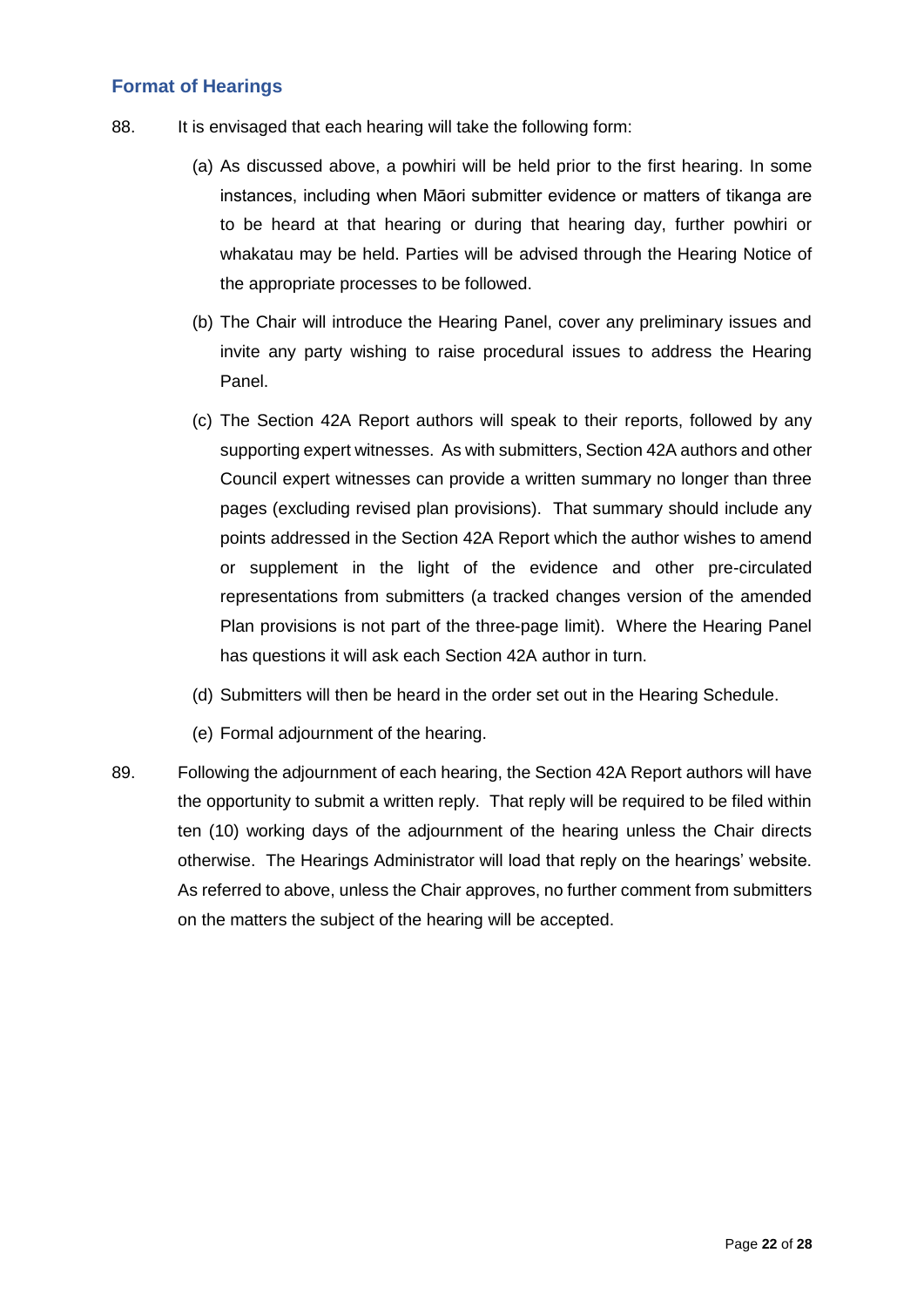## **On the Day**

- 90. Each submitter will be allocated a time to appear in front of the relevant Hearing Panel. It is recommended that you arrive at least 30 minutes before you are due to speak to provide for the possibility that the hearing may be moving quicker than scheduled and you may therefore be asked to present earlier than your scheduled time. Early attendance will also enable you to observe the hearing process and become comfortable with the hearing process in practice.
- 91. While we will try to accommodate as many people as we can, please note that, due to capacity limitations together with Covid-19 distancing requirements, there will be limited seating available for submitters within the Council Chamber and the priority will be for submitters who are about to talk to their submission.
- 92. When it is your turn, the Chair will invite you to come forward with any representatives/witnesses to the table set aside for submitters and invite you to present your case.
- 93. Each expert witness will have the opportunity to speak to a written summary of their evidence. That written summary should be no longer than the executive summary of their pre-circulated evidence. However, it is not expected that expert witnesses will read the executive summaries in their pre-circulated evidence: the Hearing Panel will already have read it. As with verbal representations, if experts' written summaries have not been provided electronically in advance of the hearing, 10 hard copies will need to be provided at the hearing.
- 94. The Hearing Panel may ask questions of you and/or your witnesses either during or after presentation of your case.
- 95. There is no cross-examination at Council hearings. Only Hearing Panels may ask questions. Therefore, you must not interrupt other submitters presenting their cases, or the Section 42A authors presenting their reports. If you feel that any aspect of a submitter or Section 42A author's presentation requires clarification, you should ask the Chair whether that point might be clarified. Such requests should either be made to the Chair through the Hearings Administrator or directly to the Chair following conclusion of the Hearing Panel's questions of the submitter/ Section 42A author. The Chair will decide whether clarification should be provided, and if so, what process should then be followed.
- 96. Any written statement you prepare to explain your submission to the Hearing Panel cannot step outside of the scope of your original submission. In other words, you cannot ask for changes to the PDP that were not sought either generally or specifically in your submission. Similarly, if you lodged a further submission, you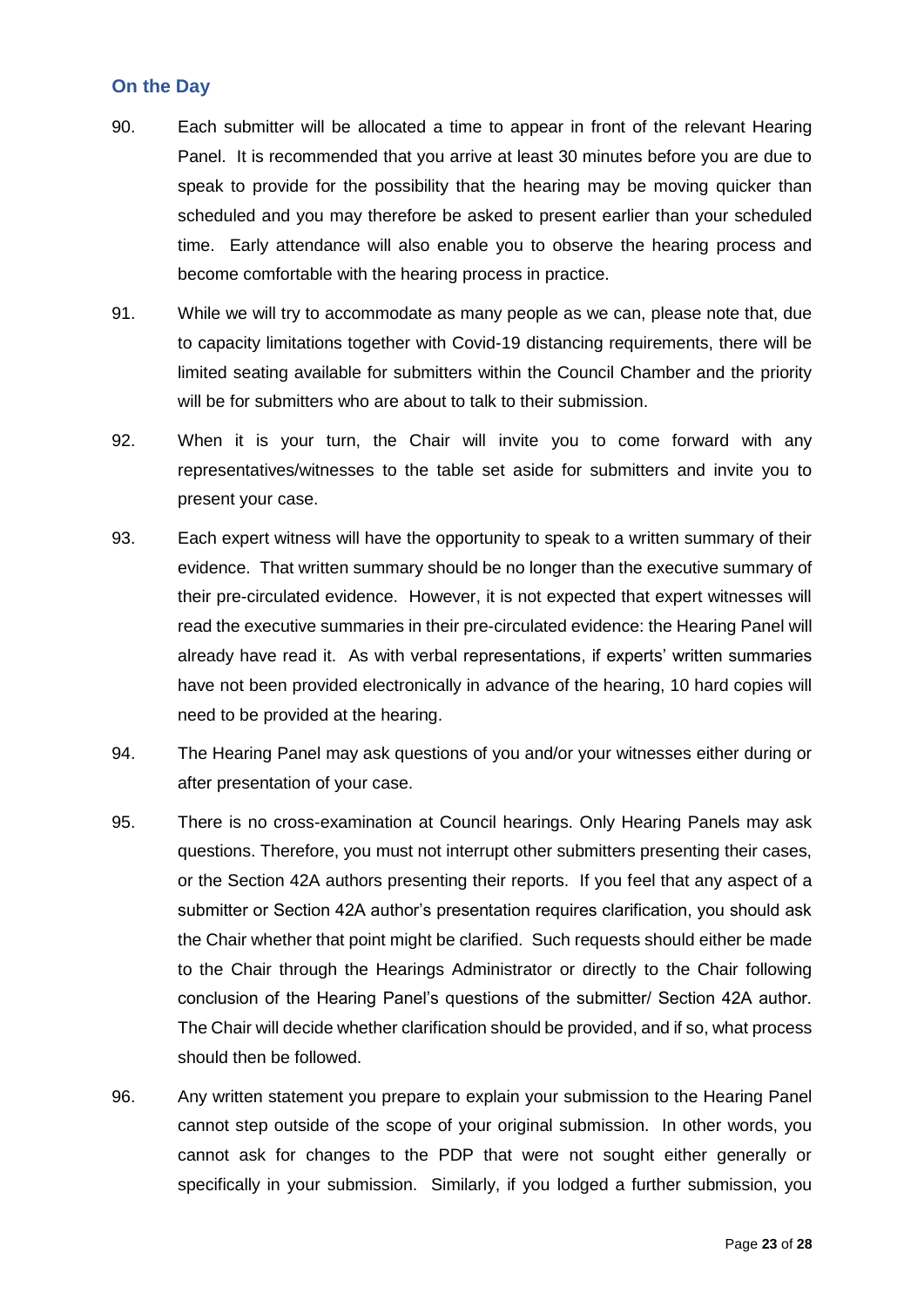cannot step outside the scope of the primary submission that you supported or opposed (i.e. the relief you seek must be somewhere between the relief sought by the primary submission and the PDP as notified). You can, however, propose additional reasons why the relief you seek is appropriate. It is noted that these are legal requirements, confirmed by a number of Environment Court decisions. It is not a choice the Hearing Panel has made as to how to run the hearing. If submitters are unclear about whether their submission is sufficiently clear to cover their desired outcomes, they should seek legal or planning advice.

- 97. More generally, your presentation will be more effective if you keep what you say to the Hearing Panel simple and focus on the key points you want to make. Tell the Hearing Panel exactly what changes you want made to the PDP, and why those changes are appropriate, or alternatively, why you support what is in the PDP, as notified.
- 98. Your evidence at a particular hearing must relate solely to the topics being heard at the hearing. It should not address matters to be heard at a later hearing, or repeat submissions made to an earlier hearing (unless the subject matter of the two hearings overlaps). Remember the composition of the Hearing Panel may change from stream to stream, and it is important the right Panel hears the right information, as it is that panel that will be making decisions on that stream.
- 99. A video record will be available on the Hearings Website. The Hearings Panel understands that the video will be via a single camera, so will not show close ups of any submitters.
- 100. Due to Covid-19, the Hearings will take place in line with the most current Health Order and latest available Government guidance. With probable restrictions on the number of members of the public/supporters of submitters who are able to observe the hearings from the Chambers, it is possible that a livestream of some or all of the hearings will be provided at a venue accessible to members of the public. More information and detail will be posted on the Council's website for the Hearings.
- 101. If any submitter does not wish to be recorded by video, please advise the Hearings Administrator of that when you confirm intention to be heard and arrange a hearing slot so that she can arrange that, when you appear, only the audio will be recorded and placed on the website. A submitter who has had a confidentiality request accepted (discussed earlier) will not be recorded by video and audio will only be available to the Hearing Panel for decision-making purposes.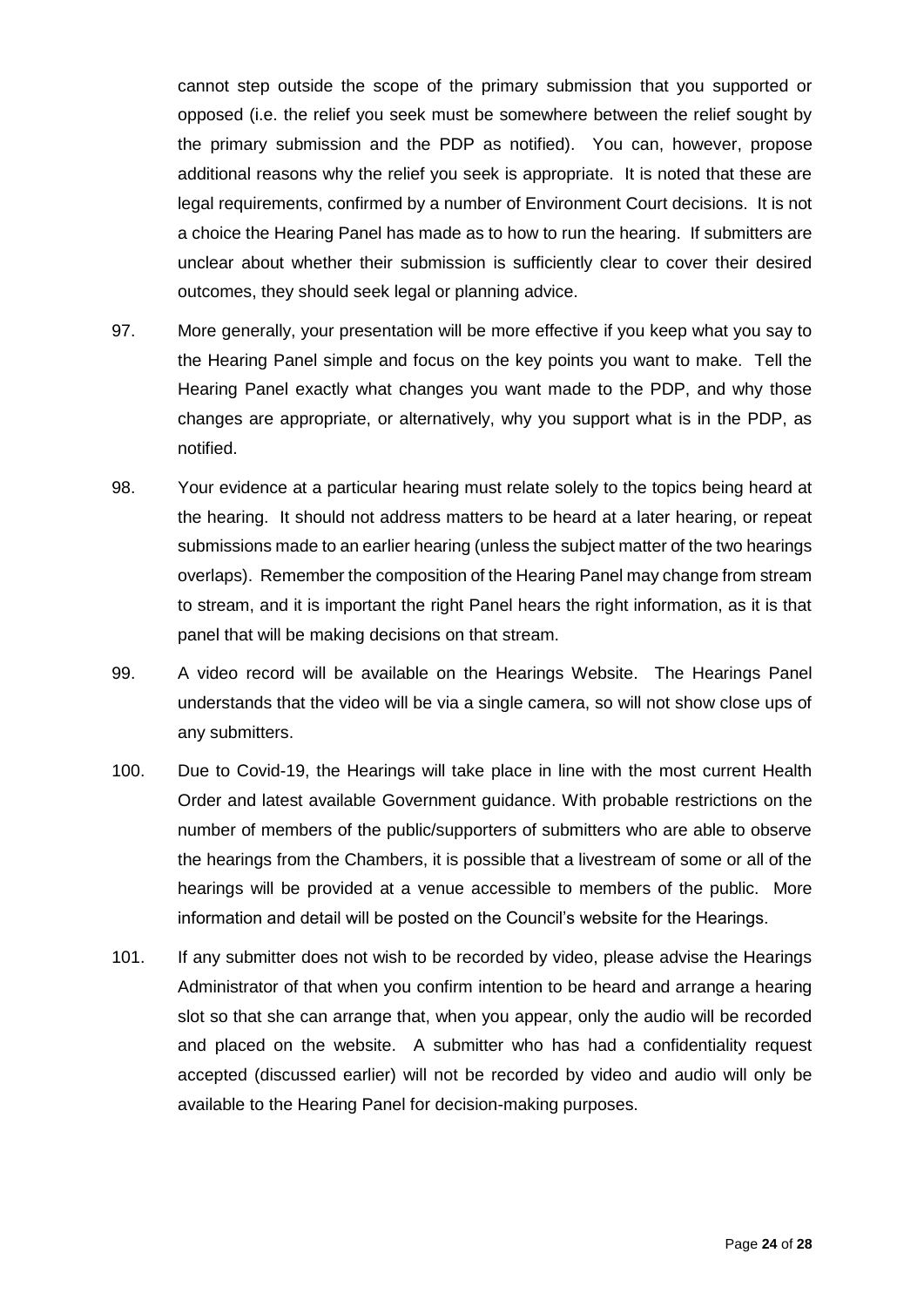#### **What Happens After Each Hearing Concludes**

- 102. Following the receipt of the Section 42A author(s)' written reply, each Hearing Panel will deliberate in private. The Hearing Panel will formulate its recommended decisions on what if any amendments it believes to be appropriate on the Chapters of the PDP the subject of hearing in order to respond appropriately to submissions and further submissions. These recommended decisions will be delivered to the Council for Council to make the final decision. The Council's decisions and the decision reports of the Hearings Panel will be released as a single package at the end of all District Plan hearings.
- 103. For submissions made on designations, the Hearings Panel will make recommended decisions on Council designations and recommendations to other relevant requiring authorities (who make the final decision on those recommendations).
- 104. All submitters will be notified of the decisions. Those decisions are open to appeal to the Environment Court. The Council's public notification of the decisions will include details regarding the appeal process.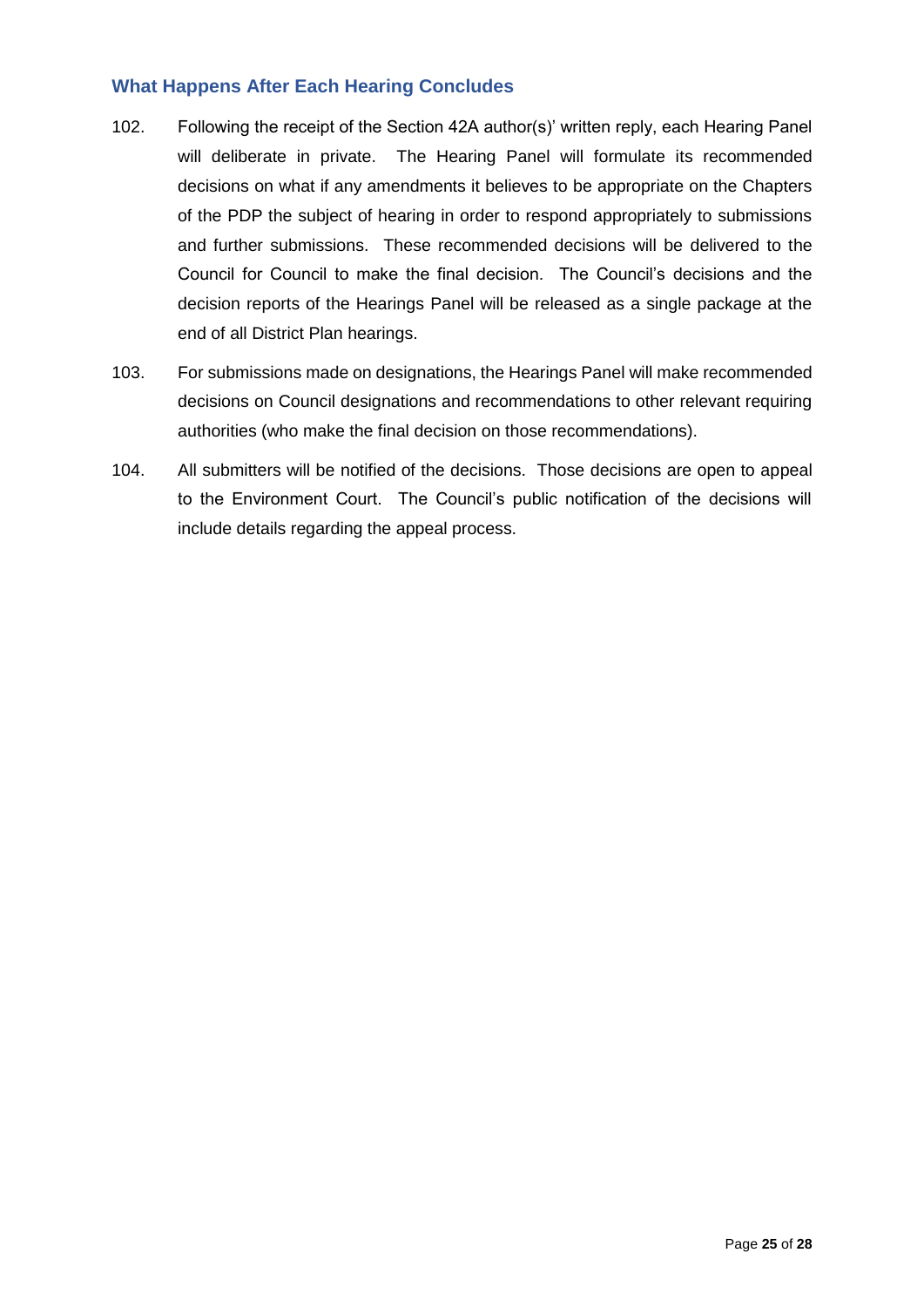#### **Site Visits**

- 105. The Hearings Panel intends to undertake some site visits in order to better understand the site-specific context of the submissions that have been lodged. The primary focus of site visits will be on locations to which submitters have made specific references, although other site visits may include the general vicinity of subject matters. In either case, where it is necessary for the Hearing Panel to access private land, a Council Officer assisting the Panel (not one of the authors of the Section 42A Report or a Council witness) will contact the relevant submitter/landowner to arrange access.
- 106. Not every site that is affected by a submission will be the subject of a site visit. If any submitter believes it would assist the Hearing Panel to undertake a site visit of their property, they are invited to contact the Hearings Administrator at latest by the deadline for submitter expert evidence in relation to the relevant hearing. Such requests should be accompanied by advice as to what in particular the submitter wants the Hearing Panel to look at.
- 107. It is important to appreciate that the purpose of a site visit is not to gather evidence, but rather to enable the Hearing Panel to better understand the evidence they will hear. Accordingly, site visits are not an opportunity for an informal discussion of issues on site which would be inappropriate in the absence of other parties. The Hearing Panel will not enter into discussions on site about the merits of submissions, but they may ask the submitter/landowner to point out particular features on the site that are the subject of submission.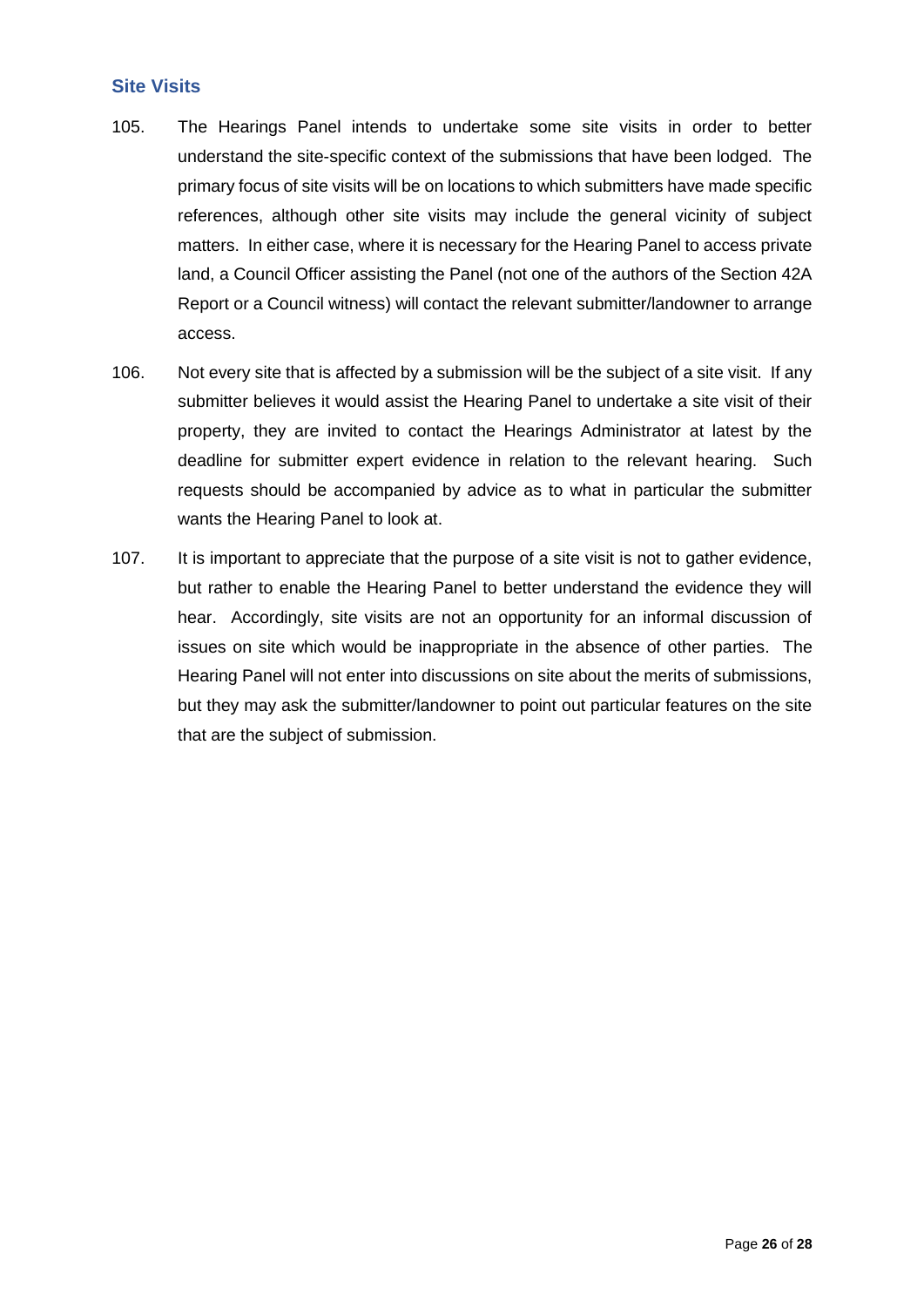#### **Summary of Relevant Dates for Submitters**

108. It is understood that submitters may find the different requirements applying to their participation confusing. To summarise:

|    | <b>Hearing Step</b>                                                                                                                             | <b>Timing/Deadline</b>                                                                                               |
|----|-------------------------------------------------------------------------------------------------------------------------------------------------|----------------------------------------------------------------------------------------------------------------------|
| 1. | Confirm request to be heard,<br>advise preferred timing and<br>where applicable, ask for more<br>time than default 15 minutes<br>(with reasons) | Hearing Stream 1 - by 21 February<br>Hearing Stream $2 - by 9$ March<br>Others to be advised                         |
| 2. | Expert Evidence required to be<br>filed. Other evidence can be<br>filed if desired.                                                             | Hearing Stream 1 - by 28 February<br>Hearing Stream 2 – by 16 March<br>Others to be advised                          |
| 3. | Request site visit                                                                                                                              | Same day as expert evidence, as above                                                                                |
| 4. | Legal Submissions, written<br>representations longer than<br>three A4 pages, and PowerPoint<br>presentations                                    | Filed at least two working days before<br><b>Stream Hearing commences</b>                                            |
| 5. | Requests for submitter or<br>specified witnesses to appear<br>virtually (by an appropriate<br>platform)                                         | Filed at least two working days before<br>Stream Hearing commences, but earlier if<br>possible                       |
| 6. | Expert summaries and written<br>representations three A4 pages<br>or less                                                                       | When you appear (but earlier if possible)<br>10 copies to be provided                                                |
| 7. | Tabled Evidence and<br>Representations                                                                                                          | Electronic copy to be sent to the Hearings<br>Administrator by the last day of the relevant<br><b>Stream Hearing</b> |

109. Dates for filing above should be read as requiring documents or action by 1pm on that date (to give the Hearings Administrator time to load the material provided on the Hearings website and send it to the Hearing Panel that day). If material is filed later than 1.30pm, you will need to explain why you are late and seek the Chair's agreement to accept the material. Such requests do not need to be made with any great formality, but the key issues the Chair will consider are the potential prejudice to other parties (including the Council) and disruption to the hearing process caused by any breach of the hearing directions.